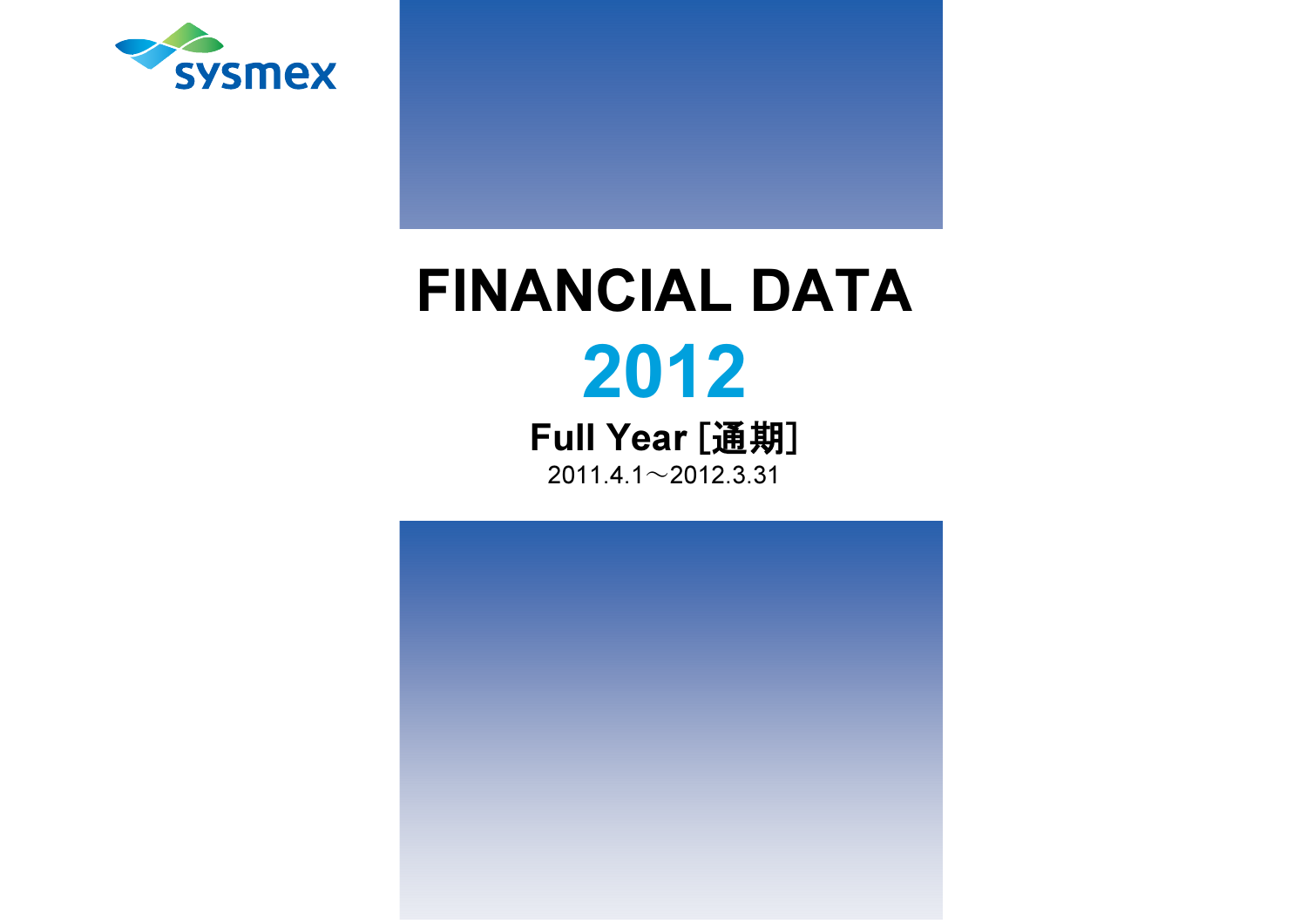| 目次                | <b>CONTENTS</b>                                                                                                                       |    |
|-------------------|---------------------------------------------------------------------------------------------------------------------------------------|----|
| <連結データ>           | <b>Consolidated Data &gt;</b>                                                                                                         |    |
| 連結決算概要            | <b>Financial Summary (Consolidated)</b>                                                                                               |    |
| 連結貸借対照表           | <b>Consolidated Balance Sheets</b>                                                                                                    | 3  |
| 連結損益計算書           | <b>Consolidated Income Statement</b>                                                                                                  | 5  |
| 連結キャッシュフロ一計算書     | <b>Consolidated Cash Flow Statement</b>                                                                                               | 6  |
| 地域別・事業別・品目別売上高    | Net Sales by Destination, Business and Product Type 8                                                                                 |    |
| 地域別・事業別売上高        | <b>Net Sales by Destination and Business</b>                                                                                          | 9  |
| 地域別·品目別売上高        | Net Sales by Destination and Product Type                                                                                             | 12 |
| 所在地別売上高および営業利益の状況 | Net Sales and Operating Income (Loss) by Geographical Region<br>(Net Sales and Operating Income (Loss) of Subsidiaries in the Region) | 13 |

| <単独データ>  | <non-consolidated data<="" th=""><th></th></non-consolidated> |  |
|----------|---------------------------------------------------------------|--|
| 主要単独財務指標 | Non-Consolidated Financial Summary                            |  |

| <関連データ>      | $\leq$ Associated Data $>$                      |    |
|--------------|-------------------------------------------------|----|
| 株式情報         | <b>Stock Information</b>                        | 15 |
| 会社概要         | Corporate Data                                  | 16 |
| 連結子会社および関連会社 | <b>Consolidated Subsidiaries and Affiliates</b> | 17 |

● 2011年4月1日付で1株を2株に株式分割を実施しました。 ● The shares of shareholders was split two for one on April 1, 2011. ● 2011年3月期第4四半期の連結決算よりシスメックスフィリピン、シスメックスロシアの業績が 反映されています。 ● At the beginning of 4th quarter of fiscal year ended March 31, 2011, the consolidated figures include the results of Sysmex Philippines Inc and Sysmex RUS LLC. ● 2011年3月期第3四半期の連結決算よりハイフェンバイオメッドの業績が反映されています。 ● At the beginning of 3rd quarter of fiscal year ended March 31, 2011, the consolidated figures include the results of HYPHEN BioMed, SAS. ● 2010年3月期第4四半期の連結決算よりヒタド、シスメックスエスパーニャ、シスメックスベト ナムの業績が反映されています。 ● At the beginning of 4th quarter of fiscal year ended March 31, 2010, the consolidated figures include the results of HITADO GmbH, Sysmex Espana S.L., Sysmex Vietnam Company Limited. ● 2010年3月期第1四半期の連結決算よりシスメックスベルギー、シスメックスオランダの業績が 反映され ています。 ● At the beginning of 1st quarter of fiscal year ended March 31, 2010, the consolidated figures include the results of Sysmex Belgium N.V, Sysmex Nederland B.V. ● 2009年3月期第1四半期の連結決算よりシスメックス・ビオメリュー株式会社の業績が反映され ています。 ● At the beginning of 1st quarter of fiscal year ended March 31, 2009, the consolidated figures include the results of Sysmex bioMerieux Co., Ltd. ● 2007年3月期通期の連結決算よりシスメックスデジタナの業績が反映されています。 ● The consolidated figures for fiscal year ended March 31, 2007 include the results of the annual period of Sysmex Digitana AG. ● 2006年3月期の第1四半期より、一部を除く連結子会社の決算期を親会社に統一しています。 ● At the beginning of 1st quarter of fiscal year ended March 31, 2006, closing date of most consolidated subsidiaries was changed to be aligned with Sysmex Corporation. ● 2005年11月18日付で1株を2株に株式分割を実施しました。 ● The shares of shareholders was split two for one on November 18, 2005.

本資料のうち、業績見通し等に記載されている各数値は、現在入手可能な情報による判断およ び仮定に基づき算出しており、判断や仮定に内在する不確定性および今後の事業運営や内外の状況変化により、実際の業績等が見通しの数値と大きく異なる可能性があります。

#### Forward-looking Statements

This material contains forward-looking statements about Sysmex Corporation and its group companies (the Sysmex Group). These forward-looking statements are based on current judgments and assumptions of the Sysmex Group in light of the information currently available  $t_0$ it, and involve known and unknown risks, uncertainties and other factors, including but not limited to: global economic conditions, competitive situations and changes in exchange rates. Such risks, uncertainties and other factors may cause our actual results, performance, achievements or financial position to be materially different from any future results, performance, achievements or financial position expressed or implied by these forward-looking statements.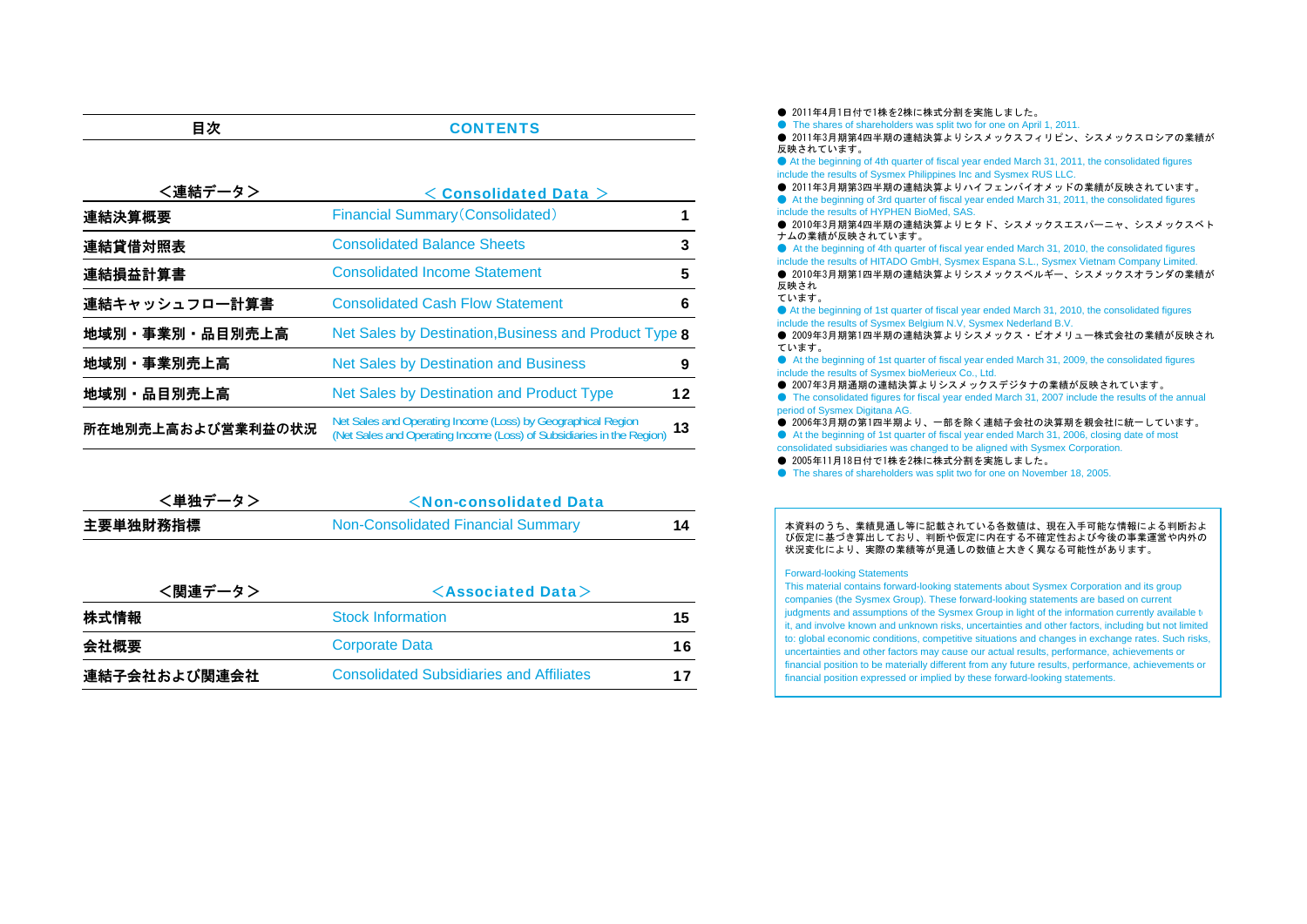連結データ

Consolidated Data

### 連結決算概要[通期累計]

Financial Summary(Consolidated) [Full Year]

|            |                                      |                                  |         |         |                                                             |         |         | (百万円) (構成比:%)<br>$(Y \text{ million})$ $(Ratio: %)$ |
|------------|--------------------------------------|----------------------------------|---------|---------|-------------------------------------------------------------|---------|---------|-----------------------------------------------------|
|            |                                      | 決算期 Fiscal Term                  |         |         | 2008.3 F.Y. 2009.3 F.Y. 2010.3 F.Y. 2011.3 F.Y. 2012.3 F.Y. |         |         | 2013.3 通期予想                                         |
| 項目 Item    |                                      |                                  |         |         |                                                             |         |         | (Forecast)                                          |
| 売上高        | <b>Net Sales</b>                     | (百万円)<br>$(*$ million)           | 110.724 | 111.842 | 116.174                                                     | 124.694 | 134.743 | 148,000                                             |
| 売上総利益      | <b>Gross Profit</b>                  | (百万円)<br>$(4$ million)           | 65.327  | 71.004  | 73.694                                                      | 78.304  | 83,091  | 90.400                                              |
| 営業利益       | <b>Operating Income</b>              | (百万円)<br>$(*$ million)           | 15.033  | 15.134  | 15.708                                                      | 18.288  | 19,205  | 21,000                                              |
| 経常利益       | <b>Ordinary Income</b>               | (百万円)<br>$(*$ million)           | 14.545  | 12.985  | 15.772                                                      | 17.979  | 19.130  | 21.000                                              |
| 当期純利益      | Net Income                           | (百万円)<br>$(\frac{2}{3})$ million | 9,131   | 8,013   | 9,764                                                       | 11,411  | 12,007  | 13,000                                              |
| 1株当たり当期純利益 | Net Income per Share                 | $(\c{4})$<br>(円)                 | 178.94  | 156.72  | 190.75                                                      | 222.35  | 116.85  | 126.45                                              |
| 自己資本当期純利益率 | Return on Equity [ROE]               | (96)                             | 12.2    | 10.1    | 11.8                                                        | 12.7    | 12.3    | 12.3                                                |
| 売上総利益率     | <b>Gross Profit per Net Sales</b>    | (96)                             | 59.0    | 63.5    | 63.4                                                        | 62.8    | 61.7    | 61.1                                                |
| 売上高営業利益率   | Operating Income per Net Sales       | (96)                             | 13.6    | 13.5    | 13.5                                                        | 14.7    | 14.3    | 14.2                                                |
| 売上高経常利益率   | <b>Ordinary Income per Net Sales</b> | (96)                             | 13.1    | 11.6    | 13.6                                                        | 14.4    | 14.2    | 14.2                                                |
| 売上高当期純利益率  | Net Income per Net Sales             | (96)                             | 8.2     | 7.2     | 8.4                                                         | 9.2     | 8.9     | 8.8                                                 |

| 項目 Item     |                              |       | 決算期 Fiscal Term         | 2008.3 F.Y. 2009.3 F.Y. 2010.3 F.Y. 2011.3 F.Y. 2012.3 F.Y. 1 |          |          |          |           | 増減<br>(Variance)   |
|-------------|------------------------------|-------|-------------------------|---------------------------------------------------------------|----------|----------|----------|-----------|--------------------|
| 資本金         | <b>Capital Stock</b>         |       | $($ 百万円) $($ ¥ million) | 8.651                                                         | 8.685    | 8.824    | 9.041    | 9.187     | 146                |
| 自己株控除後期末株式数 | Number of Shares Outstanding | 〔千株〕  | (thousand shares)       | 51.107.2                                                      | 51.145.5 | 51.253.9 | 51.353.5 | 102.809.3 | 51.455.8           |
| 純資産         | <b>Net Assets</b>            |       | $($ 百万円) $($ ¥ million) | 79.117                                                        | 79.850   | 87.136   | 94.232   | 102.502   | 8.270              |
| 総資産         | <b>Total Assets</b>          | (百万円) | $(\frac{2}{3})$ million | 109.027                                                       | 118.521  | 120.702  | 30.059   | 142.285   | 12.226             |
| 自己資本比率      | <b>Equity Ratio</b>          | (96)  |                         | 72.2                                                          | 66.8     | 71.51    | 71.9     | 71.6      | $\triangle$ 0.4    |
| 1株当たり純資産    | Net Assets per Share         | (円)   |                         | 1.540.95                                                      | 1.548.19 | .684.90  | 1.821.37 | 990.51    | $\triangle$ 830.86 |

| 項目 Item          |                                                                                 | 決算期 Fisc                         |                    |                    |                    |                   | 2008.3 F.Y.   2009.3 F.Y.   2010.3 F.Y.   2011.3 F.Y.   2012.3 F.Y. |
|------------------|---------------------------------------------------------------------------------|----------------------------------|--------------------|--------------------|--------------------|-------------------|---------------------------------------------------------------------|
|                  |                                                                                 |                                  |                    |                    |                    |                   |                                                                     |
| 営業活動によるキャッシュ・フロー | Net Cash Provided by (Used in) Operating Activities (百万円) $(4 \text{ million})$ |                                  | 11.634             | 13.193             | 21.229             | 18.135            | 17.058                                                              |
| 投資活動によるキャッシュ・フロー | Net Cash Provided by (Used in) Investment Activities                            | (百万円)<br>$(\frac{2}{3})$ million | $\triangle$ 12.883 | $\triangle$ 13.544 | $\triangle$ 6.603  | $\triangle$ 8.915 | $\triangle$ 10.372                                                  |
| 財務活動によるキャッシュ・フロー | Net Cash Provided by (Used in) Financing Activities                             | (百万円) (¥ million)                | $\Delta$ 1.316     | 723                | $\triangle$ 10.090 | $\triangle$ 3.474 | $\triangle$ 3.813                                                   |
| 現金及び現金同等物の期末残高   | Cash and Cash Equivalents at End of Term                                        | (百万円)<br>$(\frac{2}{3})$ million | 9,679              | 9.410              | 13.812             | <b>18,915</b>     | 21,838                                                              |

●通期予想は、2012年5月に公表したものです。

**Business forecast was revised on May 2012.**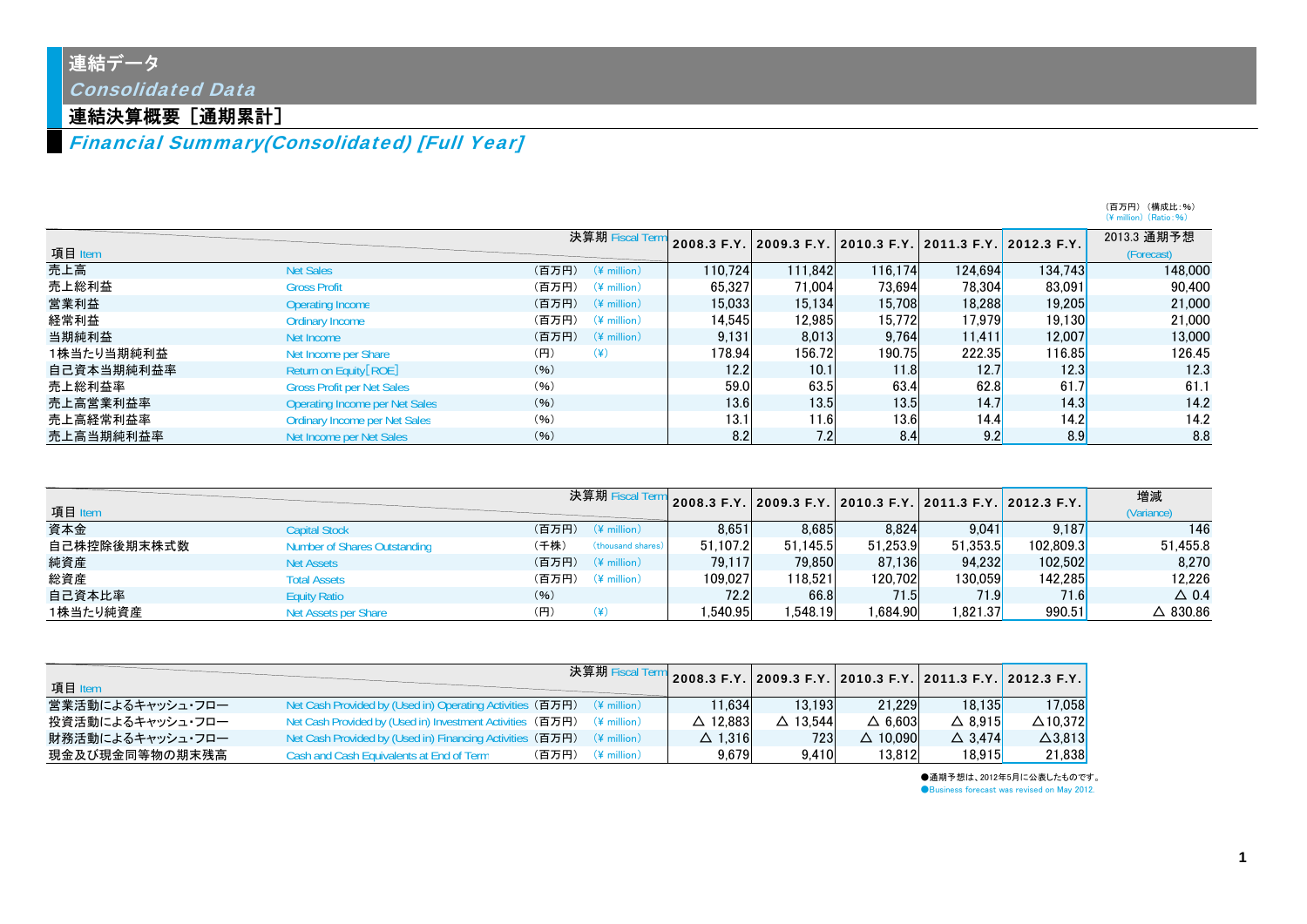### 換算レート(通期実績)

Average Exchange Rates (Annual)

|          |     |     | 決算期 | 2008.3 F.Y. |       |       | .   2009.3 F.Y.   2010.3 F.Y.   2011.3 F.Y. | 2012.3 F.Y. | 2013.3 通期予想<br>(Forecast) |
|----------|-----|-----|-----|-------------|-------|-------|---------------------------------------------|-------------|---------------------------|
| USドル     | USD | (H) |     | 114.3       | 100.5 | 92.9  | 85.                                         | 79.1        | 80.0                      |
| ユーロ      | eur | (円) |     | 161.5       | 143.5 | 131.2 | 113.1                                       | 109.0       | 105.0                     |
| 元        | CN  | (H) |     | 15.3        | 14.6  | 13.6  | 12.8                                        | 12.4        | 12.5                      |
| シンガポールドル | SGD | (円) |     | 77.4        | 70.1  | 65.1  | 64.3                                        | 63.1        | 65.0                      |

換算レート(期中平均)

Average Exchange Rates (Periods)

| 項目 Item      |     |     | 決算期 Fisc |       |       |       | $\ $ 2008.3 F.Y. 2009.3 F.Y. 2010.3 F.Y. 2011.3 F.Y. | 2012.3 F.Y. | 2013.3 通期予想<br>(Forecast) |
|--------------|-----|-----|----------|-------|-------|-------|------------------------------------------------------|-------------|---------------------------|
| <b>USFJL</b> | jse |     |          | 114.3 | 100.5 | 92.9  | 85.7                                                 | 79.1        | 80.0                      |
| ユーロ          | ∃UR |     |          | 161.5 | 143.5 | 131.2 | 113.1                                                | 109.0       | 105.0                     |
| 元            | CNY | (円) |          | 15.3  | 14.6  | 13.6  | 12.8                                                 | 12.4        | 12.5                      |
| シンガポールドル     | SGD | (H) |          | 77.4  | 70.1  | 65.   | 64.3                                                 | 63.         | 65.0                      |

### 設備投資の状況

Capital Expenditure

| 項目 Item    |                                          | 決算期 Fiscal T                     |       | 2008.3 F.Y. 2009.3 F.Y. 2010.3 F.Y. 2011.3 F.Y. |        |        | 2012.3 F.Y. | 2013.3 通期予想<br>(Forecast) |
|------------|------------------------------------------|----------------------------------|-------|-------------------------------------------------|--------|--------|-------------|---------------------------|
| 設備投資       | <b>Capital Expenditure</b>               | (百万円)<br>$(\frac{2}{3})$ million | 8.244 | 9.340                                           | 4.540  | 5.839  | 7.908       | 12.600                    |
| 減価償却費      | <b>Depreciation and Amortization</b>     | (百万円)<br>$(4$ million)           | 3.958 | 7.225                                           | 7.066  | 6.871  | 7.031       | 7,300                     |
| 研究開発費      | <b>R&amp;D Expenditure</b>               | (百万円)<br>$(\frac{2}{3})$ million | 9.221 | 10.771                                          | 11.238 | 12.380 | 11.904      | 13.500                    |
| 研究開発費対売上比率 | <b>R&amp;D Expenditure per Net Sales</b> | (96)                             | 8.3   | 9.6                                             | 9.7    | 9.9    | 8.8         | 9.1                       |
| 研究開発従事者数   | Number of R&D Staff                      | $(\lambda)$                      | 502   | 522                                             | 582    | 609    | 640         | 665                       |

●通期予想は、2012年5月に公表したものです。 ●Business forecast was revised on May 2012.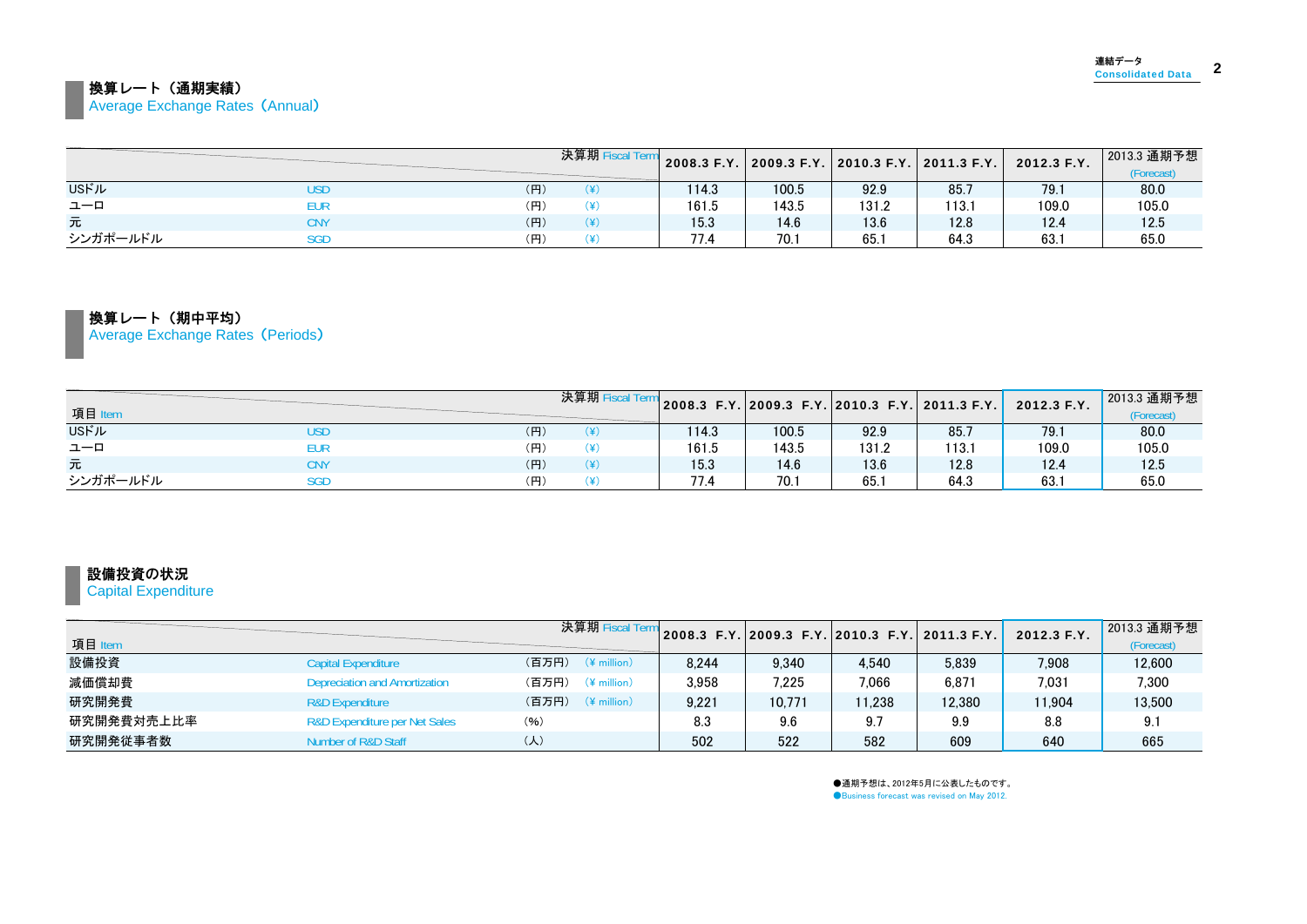### <mark>)連結貸借対照表[通期累計]</mark>

### Consolidated Balance Sheets [Full Year]

### 資産の部

Assets Section

|                |                                           | 2008.3 F.Y.     |       | 2009.3 F.Y.   |       |                 | 2010.3 F.Y. |                 | 2011.3 F.Y.     | 2012.3 F.Y.     |                 | 増減                |
|----------------|-------------------------------------------|-----------------|-------|---------------|-------|-----------------|-------------|-----------------|-----------------|-----------------|-----------------|-------------------|
| 項目 Item        |                                           |                 | %     |               | $\%$  |                 | $\%$        |                 | $\%$            |                 | %               | (Variance)        |
| 流動資産           | <b>Current Assets</b>                     | 66,923          | 61.4  | 67,622        | 57.1  | 70.870          | 58.7        | 79,931          | 61.5            | 90.160          | 63.4            | 10,229            |
| 現金及び預金         | <b>Cash and Deposits</b>                  | 9,694           | 8.9   | 9.458         | 8.0   | 13.835          | 11.5        | 18,950          | 14.6            | 21,362          | 15.0            | 2,412             |
| 受取手形及び売掛金      | Notes and Accounts Receivable-trade       | 32,965          | 30.2  | 32,101        | 27.1  | 30,507          | 25.3        | 32,063          | 24.7            | 36,218          | 25.5            | 4,155             |
| リース債権及びリース投資資産 | <b>Lease Investment Assets</b>            |                 |       | 622           | 0.5   | 1,253           | 1.0         | 1.762           | 1.4             | 2,576           | 1.8             | 814               |
| 有価証券           | <b>Marketable Securities</b>              | 71              | 0.1   | 104           | 0.1   | 134             | 0.1         | 178             | 0.1             | 745             | 0.5             | 567               |
| たな卸資産          | <b>Inventories</b>                        | 18.341          | 16.8  | 18.342        | 15.5  | 18.777          | 15.6        | 19.810          | 15.2            | 21.843          | 15.4            | 2,033             |
| 繰延税金資産         | <b>Deferred Tax Assets</b>                | 4,492           | 4.1   | 4,600         | 3.9   | 4,657           | 3.9         | 4.925           | 3.8             | 5,129           | 3.6             | 204               |
| 前払費用           | <b>Prepaid Expenses</b>                   | 796             | 0.7   | 915           | 0.8   | 1,063           | 0.9         | 1,054           | 0.8             | 1,330           | 0.9             | 276               |
| 短期貸付金          | <b>Short-term Loans Receivable</b>        |                 | 0.0   |               | 0.0   |                 | 0.0         |                 | 0.0             |                 | 0.0             | $\Delta$ 1        |
| その他            | <b>Others</b>                             | 1.058           | 1.0   | 2.005         | 1.7   | 1.021           | 0.8         | 1.554           | 1.2             | 1.302           | 0.9             | $\triangle$ 252   |
| 貸倒引当金          | <b>Allowance for Doubtful Accounts</b>    | $\triangle$ 500 |       | $\Delta$ 530  |       | $\triangle$ 384 |             | $\triangle$ 370 | $\triangle$ 0.3 | $\triangle$ 350 | $\triangle$ 0.2 | 20                |
| 固定資産           | <b>Noncurrent Assets</b>                  | 42,103          | 38.6  | 50.899        | 42.9  | 49.832          | 41.3        | 50.128          | 38.5            | 52,124          | 36.6            | 1.996             |
| 有形固定資産         | <b>Property, Plant and Equipment</b>      | 29,082          | 26.7  | 36,612        | 30.9  | 36,013          | 29.8        | 36,231          | 27.9            | 39,839          | 28.0            | 3,608             |
| 建物及び構築物        | <b>Buildings and Structures</b>           | 9,256           | 8.5   | 16.476        | 13.9  | 15.827          | 13.1        | 15.232          | 11.7            | 16.736          | 11.8            | 1,504             |
| 機械装置及び運搬具      | Machinery, Equipment and Vehicles, Net    | 3,093           | 2.8   | 4.197         | 3.5   | 2,056           | 1.7         | 2,393           | 1.8             | 2,609           | 1.8             | 216               |
| 工具、器具及び備品      | <b>Tools. Furniture and Fixtures. Net</b> | 4,219           | 3.9   | 4,476         | 3.8   | 8,290           | 6.9         | 9,432           | 7.3             | 9,857           | 6.9             | 425               |
| 土地             | Land                                      | 7,909           | 7.3   | 7,896         | 6.7   | 7,897           | 6.5         | 7,892           | 6.1             | 8,893           | 6.3             | 1,001             |
| リース資産          | Lease Assets, Net                         |                 |       | 3,286         | 2.8   | 1.667           | 1.4         | 1.137           | 0.9             | 618             | 0.4             | $\Delta$ 519      |
| 建設仮勘定          | <b>Construction in Progress</b>           | 4,603           | 4.2   | 278           | 0.2   | 274             | 0.2         | 143             | 0.1             | 1,124           | 0.8             | 981               |
| 無形固定資産         | <b>Intangible Assets</b>                  | 5,795           | 5.3   | 5,272         | 4.4   | 6,218           | 5.2         | 6.646           | 5.1             | 6,903           | 4.9             | 257               |
| のれん            | Goodwill                                  | 1,532           | 1.4   | 1.097         | 0.9   | 1.741           | 1.4         | 1.830           | 1.4             | 2,194           | 1.5             | 364               |
| ソフトウェア         | <b>Software</b>                           | 4,091           | 3.8   | 3,928         | 3.3   | 4,236           | 3.5         | 4,584           | 3.5             | 4,447           | 3.1             | △ 137             |
| その他            | <b>Others</b>                             | 171             | 0.2   | 246           | 0.2   | 240             | 0.2         | 231             | 0.2             | 262             | 0.2             | 31                |
| 投資その他の資産       | <b>Investments and Other Assets</b>       | 7,226           | 6.6   | 9.014         | 7.6   | 7.599           | 6.3         | 7.250           | 5.6             | 5,381           | 3.8             | $\Delta$ 1,869    |
| 投資有価証券         | <b>Investment Securities</b>              | 3,077           | 2.8   | 3,256         | 2.7   | 3,348           | 2.8         | 3.101           | 2.4             | 3,259           | 2.3             | 158               |
| 長期貸付金          | Long-term Loans Receivable                |                 | 0.0   |               | 0.0   |                 | 0.0         |                 | 0.0             | 14              | 0.0             | 12                |
| 長期前払費用         | <b>Long-term Prepaid Expenses</b>         | 154             | 0.1   | 139           | 0.1   | 317             | 0.3         | 310             | 0.2             | 318             | 0.2             |                   |
| 投資不動産          | <b>Real Estate for Investment</b>         | 2,124           | 1.9   | 2.116         | 1.8   | 2,102           | 1.7         | 2,106           | 1.6             |                 | 0.0             | $\triangle$ 2,106 |
| 前払年金費用         | <b>Prepaid Pension Cost</b>               |                 |       |               | 0.0   |                 |             | $\Omega$        | 0.0             |                 | 0.0             |                   |
| その他            | <b>Others</b>                             | 1,612           | 1.5   | 3,276         | 2.8   | 1.715           | 1.4         | 1,616           | 1.2             | 1,704           | 1.2             | 88                |
| 繰延税金資産         | <b>Deferred Tax Assets</b>                | 255             | 0.2   | 220           | 0.2   | 115             | 0.1         | 116             | 0.1             | 87              | 0.1             | $\triangle$ 29    |
| 貸倒引当金          | <b>Allowance for Doubtful Accounts</b>    | $\triangle$ 3   |       | $\triangle$ 3 |       | $\triangle$ 3   |             | $\triangle$ 3   | 0.0             | $\triangle 3$   | 0.0             |                   |
| 資産合計           | <b>Total Assets</b>                       | 109.027         | 100.0 | 118,521       | 100.0 | 120.702         | 100.0       | 130,059         | 100.0           | 142,285         | 100.0           | 12.226            |

(百万円) (構成比:%)<br>(¥ million) (Ratio:%)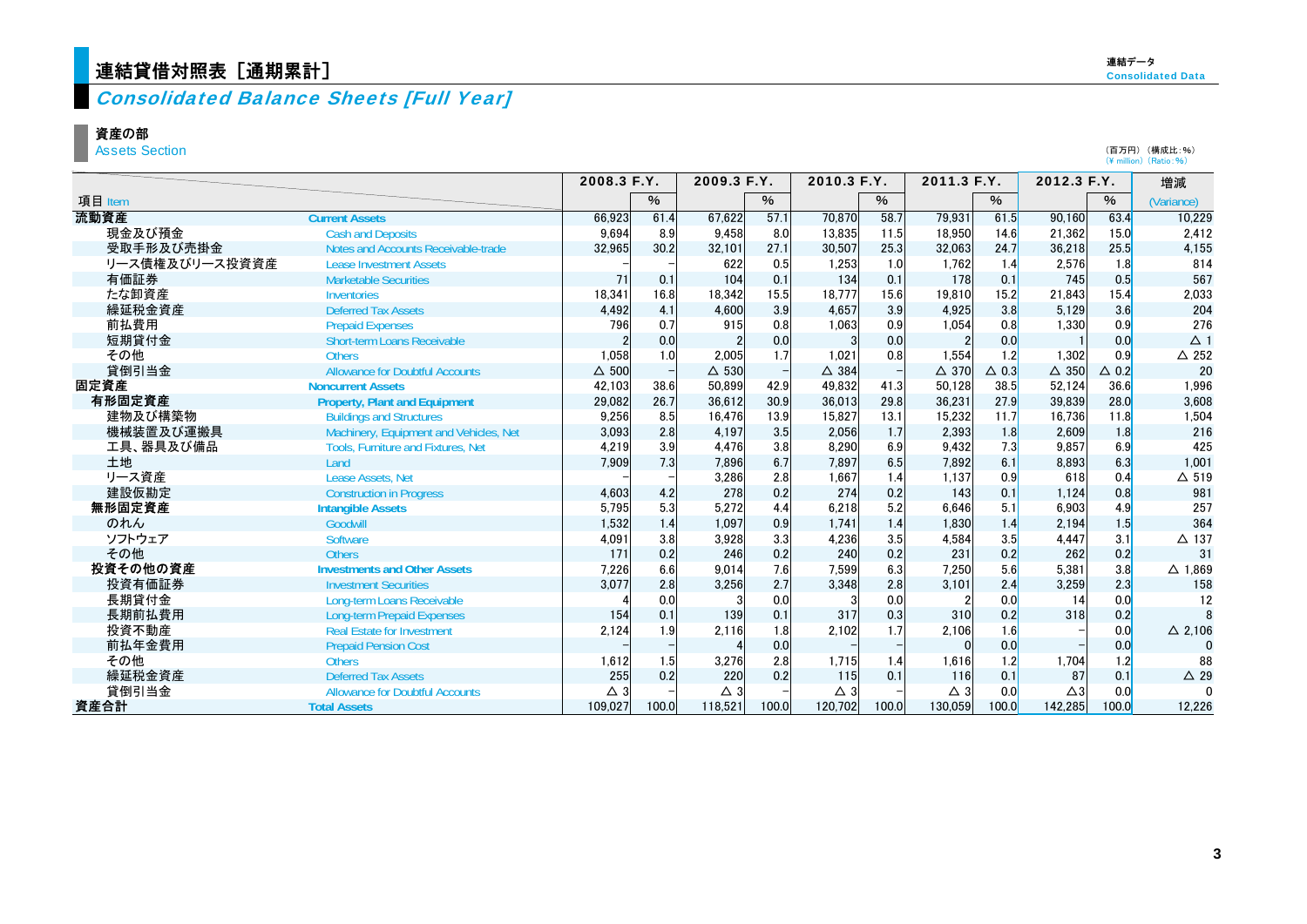|              |                                                       |              |       |                   |       |                   |       |                   |                 |                   |              | (百万円) (構成比:%)<br>$(Y$ million) $(Ratio: %)$ |
|--------------|-------------------------------------------------------|--------------|-------|-------------------|-------|-------------------|-------|-------------------|-----------------|-------------------|--------------|---------------------------------------------|
|              | 決算期 Fiscal Term                                       | 2008.3 F.Y.  |       | 2009.3 F.Y.       |       | 2010.3 F.Y.       |       | 2011.3 F.Y.       |                 | 2012.3 F.Y.       |              | 増減                                          |
| 項目 Item      |                                                       |              | %     |                   | $\%$  |                   | %     |                   | $\%$            |                   | $\%$         | (Variance)                                  |
| 流動負債         | <b>Current Liabilities</b>                            | 26.241       | 24.1  | 33.444            | 28.2  | 29.587            | 24.5  | 30.992            | 23.8            | 34.728            | 24.4         | 3.736                                       |
| 支払手形及び買掛金    | Notes and Accounts Payable-trade                      | 11,247       | 10.3  | 11,075            | 9.3   | 10,233            | 8.5   | 11.574            | 8.9             | 12,176            | 8.6          | 602                                         |
| 短期借入金        | <b>Short-term Loans Payable</b>                       | 546          | 0.5   | 6.149             | 5.2   | 16                | 0.0   | 310               | 0.2             |                   | 0.0          | $\triangle$ 305                             |
| リース債務        | <b>Current Portion of Lease Obligations</b>           |              |       | 1,520             | 1.3   | 1,223             | 1.0   | 594               | 0.5             | 252               | 0.2          | $\triangle$ 342                             |
| 未払法人税等       | <b>Income Taxes Pavable</b>                           | 2.061        | 1.9   | 948               | 0.8   | 2.447             | 2.0   | 2.728             | 2.1             | 2.776             | 2.0          | 48                                          |
| 繰延税金負債       | <b>Deferred Tax Liabilities</b>                       |              | 0.0   |                   | 0.0   |                   | 0.0   |                   | 0.0             |                   | 0.0          |                                             |
| 未払費用         | <b>Accrued Expenses</b>                               | 3,343        | 3.1   | 3,782             | 3.2   | 4.077             | 3.4   | 4,156             | 3.2             | 4,417             | 3.1          | 261                                         |
| 賞与引当金        | <b>Provision for Bonuses</b>                          | 2.643        | 2.4   | 2,506             | 2.1   | 2.936             | 2.4   | 3.277             | 2.5             | 3,622             | 2.5          | 345                                         |
| 役員賞与引当金      | <b>Provision for Directors' Bonuses</b>               | 182          | 0.2   | 140               | 0.1   | 190               | 0.2   | 207               | 0.2             | 248               | 0.2          | 41                                          |
| 製品保証引当金      | <b>Provision for Product Warranties</b>               | 423          | 0.4   | 150               | 0.1   | 149               | 0.1   | 128               | 0.1             | 157               | 0.1          | 29                                          |
| その他          | <b>Others</b>                                         | 5,790        | 5.3   | 7.166             | 6.0   | 8.309             | 6.9   | 8,013             | 6.2             | 11,070            | 7.8          | 3,057                                       |
| 固定負債         | <b>Noncurrent Liabilities</b>                         | 3.668        | 3.4   | 5,226             | 4.4   | 3,978             | 3.3   | 4,834             | 3.7             | 5,053             | 3.6          | 219                                         |
| 長期借入金        | Long-term Loans Payable                               | 13           | 0.0   |                   | 0.0   |                   | 0.0   | 11                | 0.0             |                   | 0.0          | $\Delta$ 7                                  |
| リース債務        | <b>Lease Obligations</b>                              |              |       | 2,150             | 1.8   | 805               | 0.7   | 551               | 0.4             | 257               | 0.2          | △ 294                                       |
| 繰延税金負債       | <b>Deferred Tax Liabilities</b>                       | 1.701        | 1.6   | 550               | 0.5   | 681               | 0.6   | 1,454             | 1.1             | 1.759             | 1.2          | 305                                         |
| 退職給付引当金      | <b>Provision for Retirement Benefits</b>              | 354          | 0.3   | 224               | 0.2   | 639               | 0.5   | 751               | 0.6             | 1,263             | 0.9          | 512                                         |
| 役員退職慰労引当金    | <b>Provision for Directors' Retirement Benefits</b>   | 247          | 0.2   | 196               | 0.2   | 160               | 0.1   | 160               | 0.1             | 160               | 0.1          |                                             |
| その他          | <b>Others</b>                                         | 1.351        | 1.2   | 2,098             | 1.8   | 1.688             | 1.4   | 1,905             | 1.5             | 1.607             | 1.1          | △ 298                                       |
| 負債合計         | <b>Total Liabilities</b>                              | 29,910       | 27.4  | 38.670            | 32.6  | 33.565            | 27.8  | 35.827            | 27.5            | 39,782            | 28.0         | 3.955                                       |
| 株主資本         | <b>Shareholders' Equity</b>                           | 77.791       | 71.4  | 81,233            | 68.5  | 88.660            | 73.5  | 97.433            | 74.9            | 106,543           | 74.9         | 9,110                                       |
| 資本金          | <b>Capital Stock</b>                                  | 8.651        | 7.9   | 8,685             | 7.3   | 8.824             | 7.3   | 9.041             | 7.0             | 9.187             | 6.5          | 146                                         |
| 資本剰余金        | <b>Capital Surplus</b>                                | 13,588       | 12.5  | 13.623            | 11.5  | 13.763            | 11.4  | 13.981            | 10.7            | 14,127            | 9.9          | 146                                         |
| 利益剰余金        | <b>Retained Earnings</b>                              | 55,737       | 51.1  | 59.120            | 49.9  | 66,276            | 54.9  | 74.662            | 57.4            | 83,484            | 58.7         | 8,822                                       |
| 自己株式         | <b>Treasury Stock</b>                                 | $\Delta$ 185 |       | $\Delta$ 196      |       | $\triangle$ 204   |       | $\triangle$ 252   | $\triangle$ 0.2 | $\triangle$ 255   | $\Delta$ 0.2 | $\Delta$ 3                                  |
| その他の包括利益累計額  | <b>Other Comprehensive Income</b>                     | 962          | 0.9   | $\triangle$ 2,050 |       | $\triangle$ 2.303 |       | $\triangle$ 3,899 | $\Delta$ 3.0    | $\triangle$ 4.709 | $\Delta$ 3.3 | $\triangle$ 810                             |
| その他有価証券評価差額金 | Valuation Difference on Available-for-sale Securities | 351          | 0.3   | $\triangle$ 44    |       | 270               | 0.2   | 185               | 0.1             | 426               | 0.3          | 241                                         |
| 繰延ヘッジ損益      | Deferred Gains or Losses on Hedges                    |              |       |                   |       | $\Delta$ 13       |       | $\Delta$ 13       | 0.0             |                   | 0.0          | 13                                          |
| 為替換算調整勘定     | <b>Foreign Currency Translation Adjustments</b>       | 610          | 0.6   | $\triangle$ 2.006 |       | $\triangle$ 2.560 |       | $\triangle$ 4,071 | $\Delta$ 3.1    | $\Delta$ 5,136    | $\Delta$ 3.6 | $\triangle$ 1.065                           |
| 新株予約権        | <b>Subscription Rights to Shares</b>                  | 236          | 0.2   | 577               | 0.5   | 666               | 0.6   | 600               | 0.5             | 546               | 0.4          | $\triangle$ 54                              |
| 少数株主持分       | <b>Minority Interests</b>                             | 127          | 0.1   | 89                | 0.1   | 112               | 0.1   | 98                | 0.1             | 122               | 0.1          | 24                                          |
| 純資産合計        | <b>Total Net Assets</b>                               | 79,117       | 72.6  | 79,850            | 67.4  | 87.136            | 72.2  | 94,232            | 72.5            | 102,502           | 72.0         | 8,270                                       |
| 負債·純資産合計     | <b>Total Liabilities and Net Assets</b>               | 109.027      | 100.0 | 118.521           | 100.0 | 120.702           | 100.0 | 130.059           | 100.0           | 142.285           | 100.0        | 12.226                                      |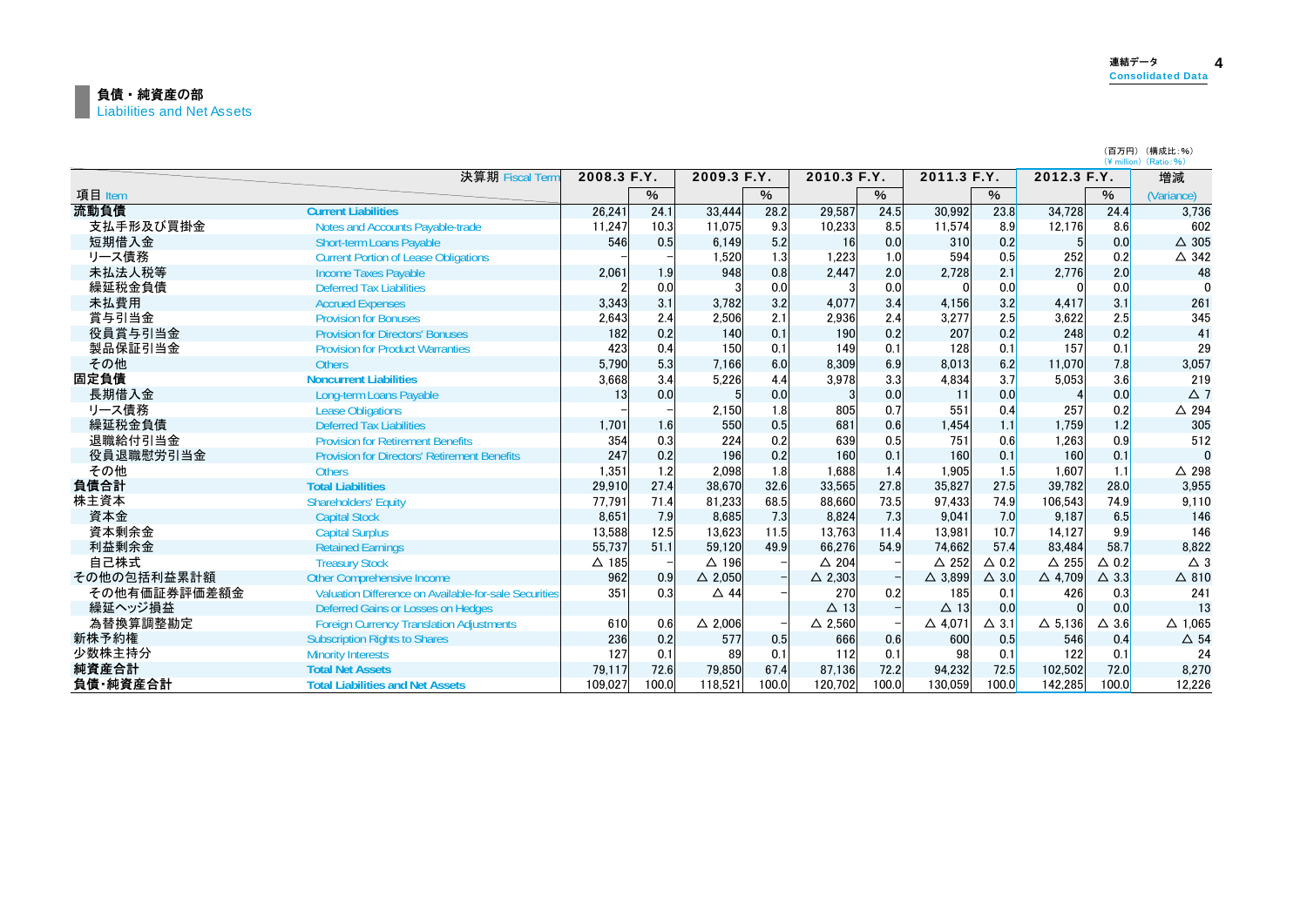### 連結損益計算書[通期累計]  $\quad \frac{1}{2}$  . The consolidated Data of the consolidated Data of the consolidated Data of the consolidated Data of the consolidated Data of the consolidated Data of the consolidated Data of the consolidated

当期純利益

### Consolidated Income Statement [Full Year]

|                     | 決算期 Fiscal Term                                             | 2008.3 F.Y.     |                          | 2009.3 F.Y. |       | 2010.3 F.Y.    |                 | 2011.3 F.Y. |                          | 2012.3 F.Y. |       |
|---------------------|-------------------------------------------------------------|-----------------|--------------------------|-------------|-------|----------------|-----------------|-------------|--------------------------|-------------|-------|
| 項目 Item             |                                                             |                 | $\overline{\frac{0}{6}}$ |             | %     |                | $\frac{9}{6}$   |             | $\overline{\frac{9}{6}}$ |             | $\%$  |
| 売上高                 | <b>Net Sales</b>                                            | 110.724         | 100.0                    | 111.842     | 100.0 | 116.174        | 100.0           | 124,694     | 100.0                    | 134.743     | 100.0 |
| 売上原価                | <b>Cost of Sales</b>                                        | 45.396          | 41.0                     | 40,838      | 36.5  | 42.480         | 36.6            | 46,389      | 37.2                     | 51,652      | 38.3  |
| 売上総利益               | <b>Gross Profit</b>                                         | 65,327          | 59.0                     | 71,004      | 63.5  | 73,694         | 63.4            | 78,304      | 62.8                     | 83,091      | 61.7  |
| 販売費及び一般管理費          | Selling, General and Administrative                         | 50,293          | 45.4                     | 55,870      | 50.0  | 57.985         | 49.9            | 60,015      | 48.1                     | 63.885      | 47.4  |
| 営業利益                | <b>Operating Income</b>                                     | 15,033          | 13.6                     | 15,134      | 13.5  | 15.708         | 13.5            | 18,288      | 14.7                     | 19.205      | 14.3  |
| 営業外収益               | <b>Non-Operating Income</b>                                 | 880             | 0.8                      | 934         | 0.8   | 833            | 0.7             | 1.089       | 0.9                      | 664         | 0.5   |
| 受取利息及び配当金           | <b>Interest and Dividend Income</b>                         | 225             | 0.2                      | 194         | 0.2   | 159            | 0.1             | 180         | 0.1                      | 195         | 0.1   |
| 受取ロイヤルティ            | <b>Royalty Income</b>                                       | 34              | 0.0                      | 35          | 0.0   | 31             | 0.0             |             |                          |             |       |
| 投資不動産収入             | Income from Investment Real Estate                          | 384             | 0.3                      | 387         | 0.3   | 383            | 0.3             | 390         | 0.3                      | 211         | 0.2   |
| 業務提携契約一時金           | Initial Payment under Business Collaboration Agreement      |                 |                          |             |       |                |                 | 214         | 0.2                      |             |       |
| 助成金                 | Subsidize revenue                                           |                 |                          |             |       |                |                 | 109         | 0.1                      | 69          | 0.1   |
| 持分法による投資利益          | <b>Equity in Earnings of Affiliates</b>                     | 29              |                          |             |       |                |                 |             |                          |             |       |
| 為替差益                | <b>Foreign Exchange Gain</b>                                |                 |                          |             |       |                |                 |             |                          |             |       |
| その他                 | <b>Others</b>                                               | 206             | 0.2                      | 316         | 0.3   | 259            | 0.2             | 194         | 0.2                      | 187         | 0.1   |
| 営業外費用               | <b>Non-Operating Expenses</b>                               | 1,369           | 1.2                      | 3,082       | 2.8   | 769            | 0.7             | 1,398       | 1.1                      | 739         | 0.5   |
| 支払利息及び割引料           | <b>Interest Expenses</b>                                    | 33              | 0.0                      | 427         | 0.4   | 213            | 0.2             | 97          | 0.1                      | 95          | 0.1   |
| 営業権償却               | <b>Amortization of Goodwill</b>                             |                 |                          |             |       |                |                 |             |                          |             |       |
| 売上割引                | <b>Sales Discounts</b>                                      | 28              | 0.0                      | 27          | 0.0   | 29             | 0.0             | 30          | 0.0                      | 33          | 0.0   |
| 投資不動産維持費            | Maintenance Cost of Investment Real Estate                  | 155             | 0.1                      | 162         | 0.1   | 158            | 0.1             | 152         | 0.1                      | 49          | 0.0   |
| 為替差損                | <b>Foreign Exchange Loss</b>                                | 1,048           | 0.9                      | 2,227       | 2.0   | 253            | 0.2             | 885         | 0.7                      | 403         | 0.3   |
| その他                 | <b>Others</b>                                               | 103             | 0.1                      | 236         | 0.2   | 113            | 0.1             | 233         | 0.2                      | 157         | 0.1   |
| 経常利益                | <b>Ordinary Income</b>                                      | 14,545          | 13.1                     | 12,985      | 11.6  | 15,772         | 13.6            | 17,979      | 14.4                     | 19,130      | 14.2  |
| 特別利益                | <b>Extraordinary Profits</b>                                | 40              | 0.0                      | 109         | 0.1   | 119            | 0.1             | 101         | 0.1                      | 18          | 0.0   |
| 投資有価証券売却益           | <b>Gain on Sales of Investment Securities</b>               |                 |                          |             |       |                |                 |             |                          |             | 0.0   |
| 固定資産売却益             | <b>Gains on Sale of Noncurrent Assets</b>                   | $6 \,$          | 0.0                      | 98          | 0.1   | 48             | 0.0             | 33          | 0.0                      | 13          | 0.0   |
| 貸倒引当金戻入額            | <b>Reversal of Allowance for Doubtful Accounts</b>          | 33              | 0.0                      | 11          | 0.0   | 65             | 0.1             | 64          | 0.1                      |             |       |
| 役員退職慰労引当金戻入益        | Reversal of Reserve for Directors' Retirement Benefits      |                 |                          |             |       |                |                 |             |                          |             |       |
| 持分変動による利益           | Investment Income from Change of Equity                     |                 |                          |             |       |                |                 |             |                          |             |       |
| その他                 | <b>Others</b>                                               |                 |                          |             |       |                | 0.0             | 3           | 0.0                      | 3           | 0.0   |
| 特別損失                | <b>Extraordinary Loss</b>                                   | 661             | 0.6                      | 747         | 0.7   | 536            | 0.5             | 326         | 0.3                      | 190         | 0.1   |
| 固定資産除売却損            | Loss on Sales and Retirement of Noncurrent Assets           | 174             | 0.2                      | 386         | 0.3   | 160            | 0.1             | 97          | 0.1                      | 176         | 0.1   |
| 投資有価証券売却損           | <b>Loss on Sales of Investment Securities</b>               |                 |                          |             |       |                |                 |             |                          |             |       |
| 投資有価証券等評価損          | <b>Loss on Valuation of Investment Securities</b>           | 145             | 0.1                      | 15          | 0.0   | 376            | 0.3             | 41          | 0.0                      |             |       |
|                     | Loss on Adjustment for Changes of                           |                 |                          |             |       |                |                 |             |                          |             |       |
| 資産除去債務会計基準の適用に伴う影響額 | <b>Accounting Standard for Asset Retirement Obligations</b> |                 |                          |             |       |                |                 | 187         | 0.2                      |             |       |
| その他                 | <b>Others</b>                                               | 341             | 0.3                      | 345         | 0.3   |                |                 |             |                          | 13          | 0.0   |
| 税金等調整前当期純利益         | Income before Income Taxes and Minority Interests           | 13.924          | 12.6                     | 12,347      | 11.0  | 15.355         | 13.2            | 17,755      | 14.2                     | 18.958      | 14.1  |
| 法人税、住民税及び事業税        | <b>Income Taxes-current</b>                                 | 5,245           | 4.7                      | 4,071       | 3.6   | 5,246          | 4.5             | 5.861       | 4.7                      | 6.890       | 5.1   |
| 過年度法人税              | <b>Income Taxes for Prior Periods</b>                       |                 |                          |             |       | 400            | 0.3             |             |                          |             |       |
| 法人税等調整額             | Income Taxes-deferred                                       | $\triangle$ 428 | $\triangle$ 0.4          | 234         | 0.2   | $\triangle$ 88 | $\triangle$ 0.1 | 451         | 0.4                      | 37          | 0.0   |
| 少数株主損益調整前純利益        | <b>Income before Minority Interests</b>                     |                 |                          |             |       |                |                 | 11,443      | 9.2                      | 12.030      | 8.9   |
| 少数株主利益又は少数株主損失      | <b>Minority Interest</b>                                    | $\triangle$ 24  | 0.0                      | 28          | 0.0   | 32             | 0.0             | 31          | 0.0                      | 23          | 0.0   |

益 Net Income 9,131 8.2 8,013 7.2 9,764 8.4 11,411 9.2 12,007 8.9

(百万円) (構成比:%) (\ million) (Ratio:%)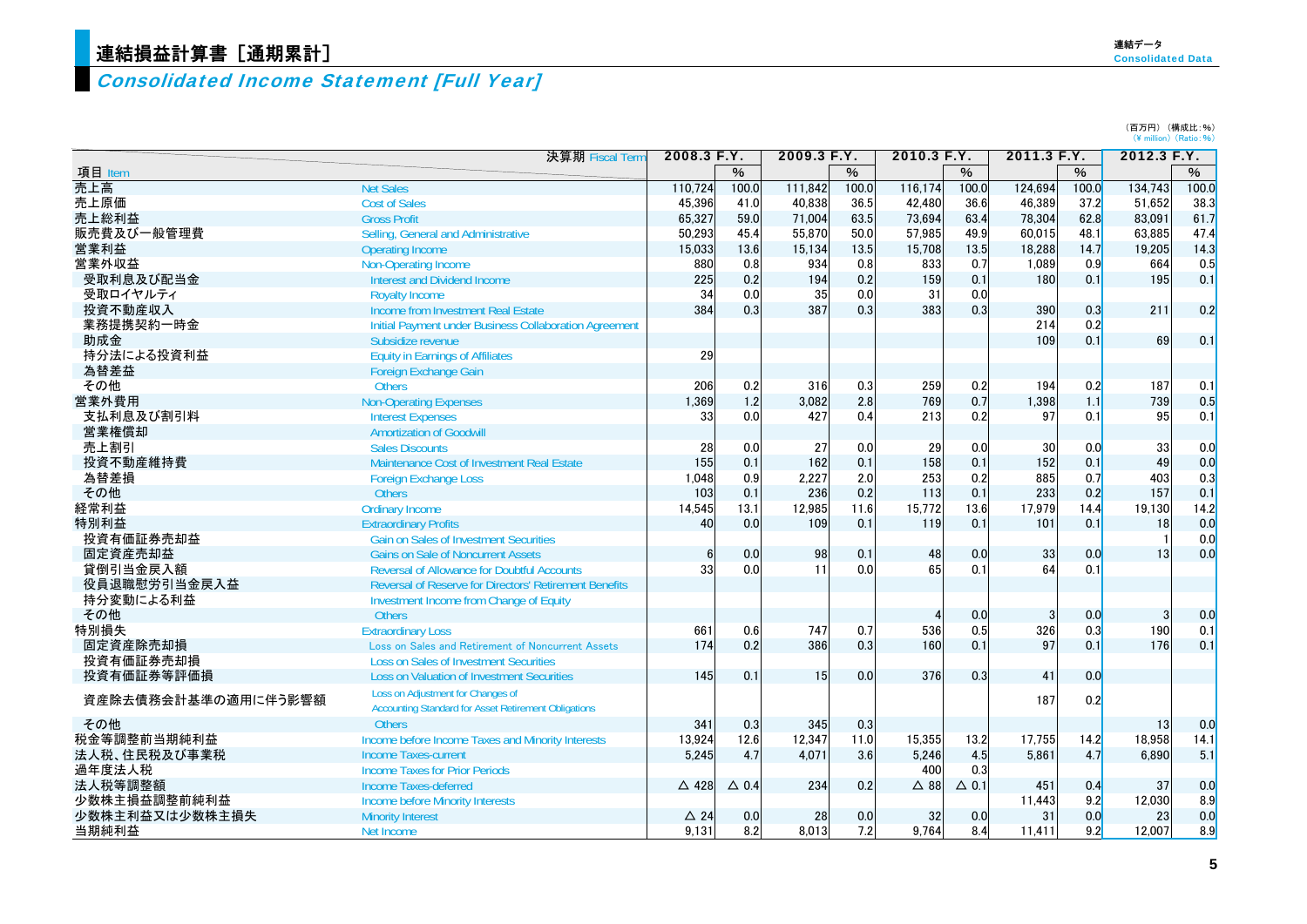### Consolidated Cash Flow Statement [Full Year]

|                     |                                                                                        |                   |                   |                                                             |                   | $(Y$ million)     |
|---------------------|----------------------------------------------------------------------------------------|-------------------|-------------------|-------------------------------------------------------------|-------------------|-------------------|
| 項目 Item             |                                                                                        |                   |                   | 2008.3 F.Y. 2009.3 F.Y. 2010.3 F.Y. 2011.3 F.Y. 2012.3 F.Y. |                   |                   |
| 営業活動によるキャッシュ・フロー    | Net Cash Provided by (Used in) Operating Activities                                    |                   |                   |                                                             |                   |                   |
| 税金等調整前当期純利益         | Income before Income Taxes                                                             | 13,924            | 12,347            | 15,355                                                      | <b>17,755</b>     | 18,958            |
| 減価償却費               | <b>Depreciation and Amortization</b>                                                   | 3,958             | 7,225             | 7.066                                                       | 6.871             | 7.031             |
| のれん償却額              | <b>Amortization of Goodwill</b>                                                        | 479               | 466               | 566                                                         | 677               | 990               |
| 資産除去債務会計基準の適用に伴う影響額 | Loss on adjustment for changes of accounting standard for asset retirement obligations |                   |                   |                                                             | 187               |                   |
| 賞与引当金の増減額           | Increase (Decrease) in Provision for Bonuses                                           | 291               | $\Delta$ 51       | 441                                                         | 398               | 359               |
| 役員賞与引当金の増減額         | Increase (Decrease) in Provision for Directors' Bonuses                                | 18                | $\Delta$ 41       | 49                                                          | 26                | 40                |
| 役員退職慰労引当金の増減額       | Increase (Decrease) in Provision for Directors' Retirement Benefits                    | $\Delta$ 17       | $\Delta$ 50       | $\triangle$ 36                                              |                   |                   |
| 退職給付引当金の増減額         | Increase (Decrease) in Provision for Retirement Benefits                               | 163               | $\triangle$ 98    | 344                                                         | 121               | 526               |
| 前払年金費用の増減額          | Increase/Decrease in Prepaid Pension Cost                                              | 465               | $\triangle$ 4     |                                                             |                   |                   |
| 貸倒引当金の増減額           | Increase (Decrease) in Allowance for Doubtful Accounts                                 | 21                | 102               | $\triangle$ 144                                             | 10 <sup>°</sup>   | $\Delta 6$        |
| 受取利息及び受取配当金         | Interest and Dividend Income                                                           | $\triangle$ 225   | $\triangle$ 194   | $\Delta$ 159                                                | $\triangle$ 180   | $\triangle$ 195   |
| 支払利息                | <b>Interest Expenses</b>                                                               | 33                | 427               | 213                                                         | 97                | 95                |
| 持分法による投資損益          | Equity in (Earnings) Losses of Affiliates                                              | $\triangle$ 29    | 45                | 60                                                          | 60                | 60                |
| 投資有価証券売却損益          | Loss (Gain) on Sales of Investment Securities                                          |                   |                   | $\triangle$ 0                                               |                   | 4                 |
| 投資有価証券評価損           | Loss (Gain) on valuation of Investment Securities                                      | 145               | 15                | 376                                                         | 41                |                   |
| 固定資産除売却損益           | <b>Loss on Retirement of Noncurrent Assets</b>                                         | 174               | 386               | 160                                                         | 97                | 176               |
| 売上債権の増減額            | Decrease (Increase) in Notes and Accounts Receivable-trade                             | $\triangle$ 2.462 | $\triangle$ 2.334 | 2,685                                                       | $\triangle$ 2.468 | $\triangle$ 4.754 |
| たな卸資産の増減額           | Increase (Decrease) in Inventories                                                     | $\Delta$ 1.917    | $\Delta$ 1.701    | $\triangle$ 93                                              | $\Delta$ 1.335    | $\Delta$ 2.140    |
| 仕入債務の増減額            | Increase (Decrease) in Notes and Accounts Payable-trade                                | 1.468             | 2,375             | $\triangle$ 2,073                                           | 1.365             | 596               |
| 未払(未収)消費税等の増減額      | Increase (Decrease) in Consumption Taxes Payable (Receivable)                          | $\Delta$ 112      | $\triangle$ 467   | 729                                                         | $\triangle$ 442   | $\Delta$ 110      |
| 役員賞与の支払額            | <b>Officer's Bonus</b>                                                                 |                   |                   |                                                             |                   |                   |
| その他                 | <b>Others</b>                                                                          | 1,462             | 428               | △ 425                                                       | 537               | 2,024             |
| 小計                  | <b>Total</b>                                                                           | 17,849            | 18.878            | 25,116                                                      | 23,820            | 23,654            |
| 利息及び配当金の受取額         | <b>Interest and Dividends Received</b>                                                 | 218               | 175               | 162                                                         | 157               | 156               |
| 利息の支払額              | <b>Interest Expenses Paid</b>                                                          | $\Delta$ 18       | $\triangle$ 423   | $\Delta$ 211                                                | $\triangle$ 90    | $\triangle$ 50    |
| 法人税等の支払額            | <b>Income Taxes Paid</b>                                                               | $\Delta$ 6,415    | $\Delta$ 5,436    | $\triangle$ 3,838                                           | $\triangle$ 5.752 | $\Delta$ 6,702    |
| 営業活動によるキャッシュ・フロー    | Net Cash Provided by (Used in) Operating Activities                                    | 11.634            | 13.193            | 21,229                                                      | <b>18.135</b>     | 17,058            |

(百万円)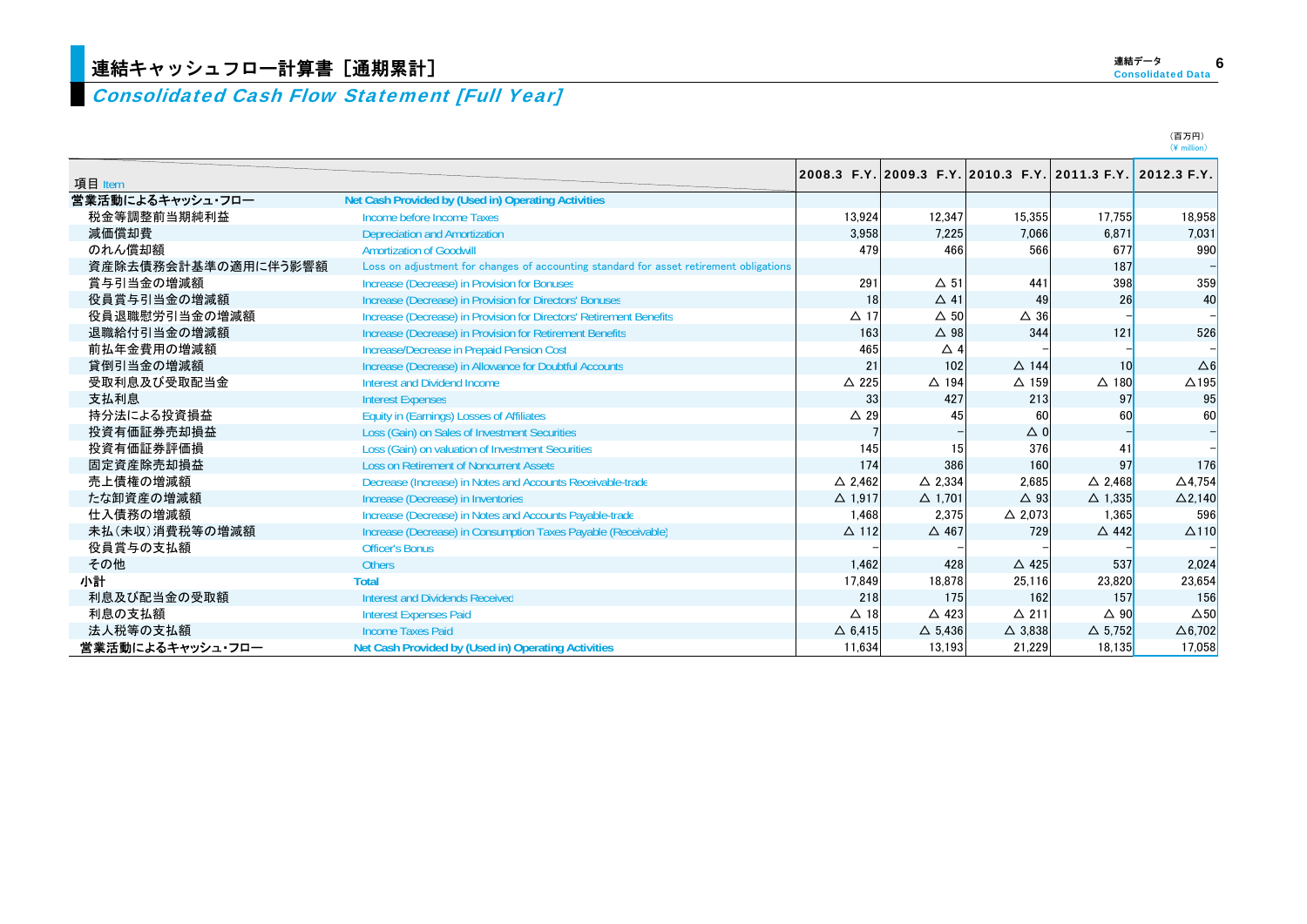(百万円)<br>(¥ million)

|                   |                                                             | 決算期 Fiscal Term    |                    |                                                             |                   |                    |
|-------------------|-------------------------------------------------------------|--------------------|--------------------|-------------------------------------------------------------|-------------------|--------------------|
| 項目 Item           |                                                             |                    |                    | 2008.3 F.Y. 2009.3 F.Y. 2010.3 F.Y. 2011.3 F.Y. 2012.3 F.Y. |                   |                    |
| 投資活動によるキャッシュ・フロー  | Net Cash Provided by (Used in) Investment Activities        |                    |                    |                                                             |                   |                    |
| 定期預金の預入による支出      | <b>Payments into Time Deposits</b>                          | $\triangle$ 44     | $\triangle$ 36     | $\Delta$ 21                                                 | $\triangle$ 18    | $\triangle$ 29     |
| 定期預金の払い戻しによる収入    | Proceeds from Withdrawal of Time Deposits                   | 108                |                    | 54                                                          |                   | 39                 |
| 有形固定資産の取得による支出    | Purchase of Property, Plant and Equipment                   | $\triangle$ 8.265  | $\triangle$ 9.392  | $\triangle$ 4,461                                           | $\triangle$ 5.773 | $\Delta$ 6,732     |
| 有形固定資産の売却による収入    | Proceeds from Sales of Property, Plan and Equipment         | 20                 | 115                | 124                                                         | 152               |                    |
| 無形固定資産の取得による支出    | <b>Purchase of Intangible Assets</b>                        | $\triangle$ 2.460  | $\triangle$ 1.582  | $\Delta$ 1.963                                              | $\triangle$ 2.017 | $\triangle$ 1,707  |
| 投資有価証券の取得による支出    | <b>Purchase of Investment Securities</b>                    | $\triangle$ 993    | $\triangle$ 917    |                                                             |                   |                    |
| 投資有価証券の売却による収入    | <b>Proceeds from Sales of Investment Securities</b>         | 77                 |                    |                                                             |                   |                    |
| 子会社株式の取得による収支     | <b>Purchase of Investments in Subsidiaries</b>              | $\Delta$ 1,315     | $\triangle$ 72     | $\triangle$ 355                                             | $\triangle$ 1.064 |                    |
| 投資不動産の取得による支出     | Payment for Investment in Real Estate                       | $\triangle$ 23     |                    |                                                             |                   |                    |
| 事業譲受による支出         | Payments for transfer of business                           |                    |                    |                                                             |                   | $\triangle$ 1,900  |
| その他               | <b>Others</b>                                               | 13                 | $\Delta$ 1.661     | 19                                                          | $\triangle$ 194   | $\triangle 86$     |
| 投資活動によるキャッシュ・フロー  | Net Cash Provided by (Used in) Investment Activities        | $\triangle$ 12.883 | $\triangle$ 13.544 | $\triangle$ 6.603                                           | $\triangle$ 8.915 | $\triangle$ 10.372 |
| 財務活動によるキャッシュ・フロー  | Net Cash Provided by (Used in) Financing Activities         |                    |                    |                                                             |                   |                    |
| 短期借入金純増減額         | Net Increase (Decrease) in Short-term Loans Payable         | 491                | 5.870              | $\Delta$ 6.141                                              | 284               | $\triangle$ 283    |
| 長期借入による収入         | Proceeds from Long-term Loans Payable                       |                    | 50                 |                                                             |                   |                    |
| 長期借入金の返済による支出     | Repayments of Long-term Loans Payable                       | $\Delta$ 66        | $\Delta$ 56        | $\Delta$ 55                                                 | $\triangle$ 8     | $\Delta$ 5         |
| 株式の発行による収入        | Proceeds from Issuance of Common Stock                      | 299                | 68                 | 256                                                         | 371               | 240                |
| 少数株主からの払込みによる収入   | Proceeds from Stock Issuance to Minority Shareholders       | 13                 |                    |                                                             |                   |                    |
| 自己株式の取得による支出      | <b>Purchase of Treasury Stock</b>                           | $\triangle$ 21     | $\triangle$ 9      | $\triangle$ 8                                               | $\triangle$ 47    | $\Delta$ 3         |
| 配当金の支払額           | <b>Cash Dividends Paid</b>                                  | $\triangle$ 2.031  | $\triangle$ 2.658  | $\triangle$ 2.609                                           | $\triangle$ 3.026 | $\Delta$ 3,184     |
| 少数株主への配当金の支払額     | <b>Dividend Paid to Minority Shareholders</b>               |                    |                    |                                                             | $\Delta$ 16       |                    |
| その他               | <b>Others</b>                                               |                    | $\triangle$ 2.542  | $\Delta$ 1.537                                              | $\triangle$ 1.030 | $\Delta$ 576       |
| 財務活動によるキャッシュ・フロー  | Net Cash Provided by (Used in) Financing Activities         | $\Delta$ 1,316     | 723                | $\triangle$ 10,090                                          | $\triangle$ 3.474 | $\Delta$ 3,813     |
| 現金及び現金同等物に係る換算差額  | Effect of Exchange Rate Change on Cash and Cash Equivalents | $\triangle$ 479    | $\triangle$ 641    | $\triangle$ 133                                             | $\triangle$ 641   | -49                |
| 現金及び現金同等物の増減額     | Net Increase (Decrease) in Cash and Cash Equivalents        | $\triangle$ 3,044  | $\triangle$ 268    | 4.402                                                       | 5.103             | 2,922              |
| 現金及び現金同等物の期首残高    | Cash and Cash Equivalents at Beginning of Term              | 12,714             | 9.679              | 9,410                                                       | 13,812            | 18.915             |
| 現金及び現金同等物の期首残高調整額 | Increase (Decrease) of Cash and Cash Equivalents            |                    |                    |                                                             |                   |                    |
|                   | Due to Fiscal Year-end Change for Subsidiaries              |                    |                    |                                                             |                   |                    |
| 現金及び現金同等物の期末残高    | Cash and Cash Equivalents at End of Term                    | 9.679              | 9.410              | 13,812                                                      | <b>18.915</b>     | 21,838             |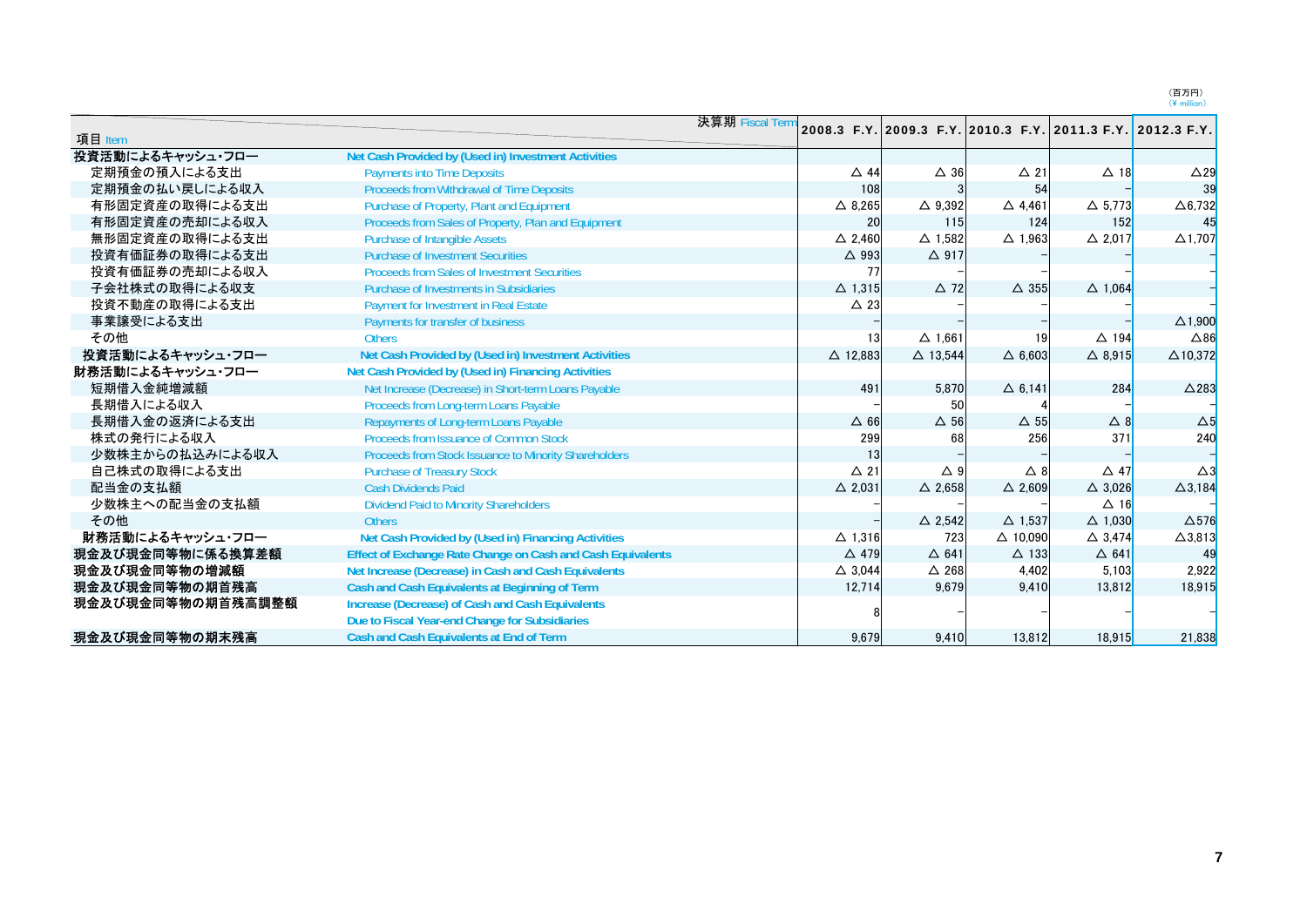### 地域別・事業別・品目別売上高[通期累計]  $\text{Hence} \left( \text{Tr} \left( \text{Tr} \left( \text{Tr} \left( \text{Tr} \left( \text{Tr} \left( \text{Tr} \left( \text{Tr} \left( \text{Tr} \left( \text{Tr} \left( \text{Tr} \left( \text{Tr} \left( \text{Tr} \left( \text{Tr} \left( \text{Tr} \left( \text{Tr} \left( \text{Tr} \left( \text{Tr} \left( \text{Tr} \left( \text{Tr} \left( \text{Tr} \left( \text{Tr} \left( \text{Tr} \left( \text{Tr} \left( \text{Tr}$

### Net Sales by Destination, Business and Product type [Full Year]

#### 地域別売上高

Net Sales by Destination

|                | 決算期 Fiscal Term    |        | 2008.3 F.Y.      |       |        | 2009.3 F.Y. |       |         | 2010.3 F.Y. |       |         | 2011.3 F.Y. |       |         | 2012.3 F.Y.      |                  | 2013.3 通期予想<br>(Forecast) |
|----------------|--------------------|--------|------------------|-------|--------|-------------|-------|---------|-------------|-------|---------|-------------|-------|---------|------------------|------------------|---------------------------|
|                |                    |        | Ratio            | YoY   |        | Ratio       | YoY   |         | Ratio       | YoY   |         | Ratio       | YoY   |         | Ratio            | YoY <sup>*</sup> |                           |
| 地域 Destination |                    |        | (9)              | (96)  |        | (9)         | (9)   |         | (9)         | (9)   |         | (9)         | (9)   |         | (9)              | (9)              |                           |
| 国<br>内         | Japan              | 35,961 | 32.5             | 95.0  | 35,827 | 32.0        | 99.6  | 36.820  | 31.7        | 102.8 | 38.540  | 30.9        | 104.7 | 39.735  | 29.5             | 103.1            | 40.500                    |
| 米州             | Americas           | 20.908 | 18.9             | 108.7 | 23.413 | 20.9        | 112.0 | 23.622  | 20.3        | 100.9 | 26.534  | 21.3        | 112.3 | 28.607  | 21.2             | 107.8            | 32.800                    |
| 欧州             | Europe             | 39,234 | 35.4             | 123.9 | 35.453 | 31.7        | 90.4  | 36.494  | 31.4        | 102.9 | 35.414  | 28.4        | 97.0  | 37,369  | 27.7             | 105.5            | 38,900                    |
| 中国             | China              | 8,127  | 7.3 <sub>1</sub> | 118.7 | 10.110 | 9.0         | 124.4 | 11.843  | 10.2        | 117.1 | 15.093  | 12.1        | 127.4 | 19.298  | 14.3             | 127.9            | 24.800                    |
| アジア・パシフィック     | Asia-Pacific       | 6.491  | 5.9              | 119.5 | 7.036  | 6.3         | 108.4 | 7.393   | 6.4         | 105.1 | 9.110   | 7.3         | 123.2 | 9.733   | 7.2 <sub>1</sub> | 106.8            | 11.000                    |
| 海外 計           | Overseas Total     | 74.762 | 67.5             | 18.4  | 76.014 | 68.0        | 101.7 | 79,354  | 68.3        | 104.4 | 86.153  | 69.1        | 108.6 | 95.008  | 70.5             | 110.3            | 107,500                   |
| 台              | <b>Total Sales</b> | 10.724 | 100.0            | 109.6 | 11.842 | 100.0       | 101.0 | 116.174 | 100.0       | 103.9 | 124.694 | 100.0       | 107.3 | 134.743 | 100.0            | 108.1            | 148,000                   |

#### 事業別売上高

Net Sales by Business

|                | 決算期 Fiscal Term           |         | 2008.3 F.Y. |       |         | 2009.3 F.Y. |       |         | 2010.3 F.Y. |       |         | 2011.3 F.Y.               |       |         | 2012.3 F.Y. |                      | 2013.3 通期予想<br>(Forecast) |
|----------------|---------------------------|---------|-------------|-------|---------|-------------|-------|---------|-------------|-------|---------|---------------------------|-------|---------|-------------|----------------------|---------------------------|
|                |                           |         | Ratio       | YoY   |         | Ratio       | YoY   |         | Ratio       | YoY   |         | Ratio                     | YoY   |         | Ratio       | YoY <sup>*</sup>     |                           |
| 事業 Business    |                           |         | (% )        | (9)   |         | $(9)_{0}$   | (9)   |         | (9)         | (9)   |         | $\gamma$ <sub>0</sub> $)$ | (9)   |         | (96)        | (9)                  |                           |
| 血球計数検査         | Hematology                | 68.414  | 61.8        | 113.6 | 71.216  | 63.7        | 104.1 | 72.295  | 62.2        | 101.5 | 77.284  | 62.0                      | 106.9 | 82.321  | 61.1        | 106.5                | 89.800                    |
| 血液凝固検査         | <b>Hemostasis</b>         | 13.834  | 12.5        | 97.8  | 13.970  | 12.5        | 101.0 | 14.599  | 12.6        | 104.5 | 15.987  | 12.8                      | 109.5 | 7.643   | 13.1        | 110.4                | 19,820                    |
| 免疫検査           | <b>Immunochemistry</b>    | 2,866   | 2.6         | 84.3  | 2,639   | 2.4         | 92.1  | 2.426   | 2.1         | 91.9  | 2,677   | 2.1                       | 110.3 | 2.024   | 1.5         | 75.6                 | 2.220                     |
| 生化学検査          | <b>Clinical Chemistry</b> | 2,667   | 2.4         | 96.6  | 2,479   | 2.2         | 93.0  | 3.374   | 2.9         | 136.1 | 3,242   | 2.6                       | 96.1  | 3.498   | 2.6         | 107.9                | 4.340                     |
| 尿検査            | <b>Urinalysis</b>         | 7,509   | 6.8         | 119.3 | 8,154   | 7.3         | 108.6 | 8,233   | 7.1         | 101.0 | 9,417   | 7.6                       | 114.4 | 10.796  | 8.0         | 114.6                | 12,250                    |
| POC検査          | <b>Point of Care</b>      | 3,995   | 3.6         | 104.5 | 2.793   | 2.5         | 69.9  | 3,584   | 3.1         | 128.3 | 3,671   | 2.9                       | 102.4 | 5.303   | 3.9         | 144.5                | 5.870                     |
| その他            | <b>Others</b>             | 4.513   | 4.1         | 153.6 | 5.062   | 4.5         | 112.2 | 4.839   | 4.2         | 95.6  | 5.402   | 4.3                       | 111.6 | 5.887   | 4.4         | 109.0 <mark>l</mark> | 6.140                     |
| Diagnostics    | <b>Diagnostics</b>        | 103.801 | 93.7        | 110.9 | 106.316 | 95.1        | 102.4 | 109.353 | 94.1        | 102.9 | 117.683 | 94.4                      | 107.6 | 127.475 | 94.6        | 108.3                | 140.440                   |
|                |                           | 4,399   | 4.0         | 91.5  | 3,145   | 2.8         | 71.5  | 2.870   | 2.5         | 91.3  | 3,071   | 2.5                       | 107.0 | 3.885   | 2.9         | 126.5                | 4.060                     |
| Diagnostics/IT | Diagnostics/IT            | 108.201 | 97.7        | 10.0  | 109.461 | 97.9        | 101.2 | 12.223  | 96.6        | 102.5 | 120.754 | 96.8                      | 107.6 | 131.360 | 97.5        | 108.8                | 144.500                   |
| その他事業          | <b>Other Business</b>     | 2.522   | 2.3         | 95.1  | 2,381   | 2.1         | 94.4  | 3.951   | 3.4         | 165.9 | 3,939   | 3.2                       | 99.7  | 3.382   | 2.5         | 85.9                 | 3.500                     |
| 合              | <b>Total Sales</b>        | 10.724  | 100.0       | 109.6 | 111.842 | 100.0       | 101.0 | 116.174 | 100.0       | 103.9 | 124.694 | 100.0                     | 107.3 | 134.743 | 100.0       | 108.1                | 148.000                   |

#### 品目別売上高

Net Sales by Product Type

| 決算期 Fiscal Term                       |        | 2008.3 F.Y. |                 |        | 2009.3 F.Y. |                    |        | 2010.3 F.Y. |       |         | 2011.3 F.Y.   |        |         | 2012.3 F.Y. |                  | 2013.3 通期予想<br>(Forecast) |
|---------------------------------------|--------|-------------|-----------------|--------|-------------|--------------------|--------|-------------|-------|---------|---------------|--------|---------|-------------|------------------|---------------------------|
|                                       |        | Ratio       | YoY             |        | Ratio       | YoY                |        | Ratio       | YoY   |         |               | YoY    |         | Ratic       | YoY <sup>*</sup> |                           |
| 品目 Product Type                       |        | (%          | $\mathcal{O}_6$ |        | (9)         | (9)                |        | (9)         | (9)   |         | $\frac{9}{6}$ | (9)    |         | (9)         | (9)              |                           |
| 検体検査機器<br>Instrument                  | 38,958 | 35.2        | 102.9           | 38.202 | 34.2        | 98.1               | 35.940 | 30.9        | 94.1  | 41.748  | 33.5          | 116.2  | 46.141  | 34.2        | 110.5            | 51.600                    |
| 検体検査試薬<br>Reagent                     | 47.297 | 42.7        | 112.5           | 48.966 | 43.8        | 103.5              | 53.471 | 46.0        | 109.2 | 55.290  | 44.3          | 103.4  | 59.905  | 44.5        | 108.3            | 65,400                    |
| 保守サービス<br>Maintenance Service & Parts | 9,668  |             | 119.0           | 9,684  |             | 100.2 <sub>1</sub> | 1.500  | 9.9         | 18.8  | 12.140  | 9.7           | 105.6  | 12.823  | 9.5         | 105.6            | 14.200                    |
| その他<br>Others                         | 14.800 | 13.4        | 113.6           | 14.989 | 13.4        | 101.3              | 15.262 | 13.1        | 101.8 | 15.514  | 12.4          | 101.7. | 5.872   | 11.8        | 102.3            | 16.800                    |
| 合計<br><b>Total Sales</b>              | 10.724 | 100.0       | 109.6           | 11.842 | 100.0       | 101.0              | 16.174 | 100.0       | 103.9 | 124.694 | 100.0         | 107.3  | 134.743 | 100.0       | 108.1            | 148,000                   |

※前年同期を100%としています。 ●通期予想は、2012年5月に公表したものです。 ※Previous period = 100% ●Business forecast was revised on May 2012.

(百万円) $(\frac{2}{3}$  million)

(百万円)  $(\nparallel$  million)

(百万円)  $(\frac{1}{2})$  million)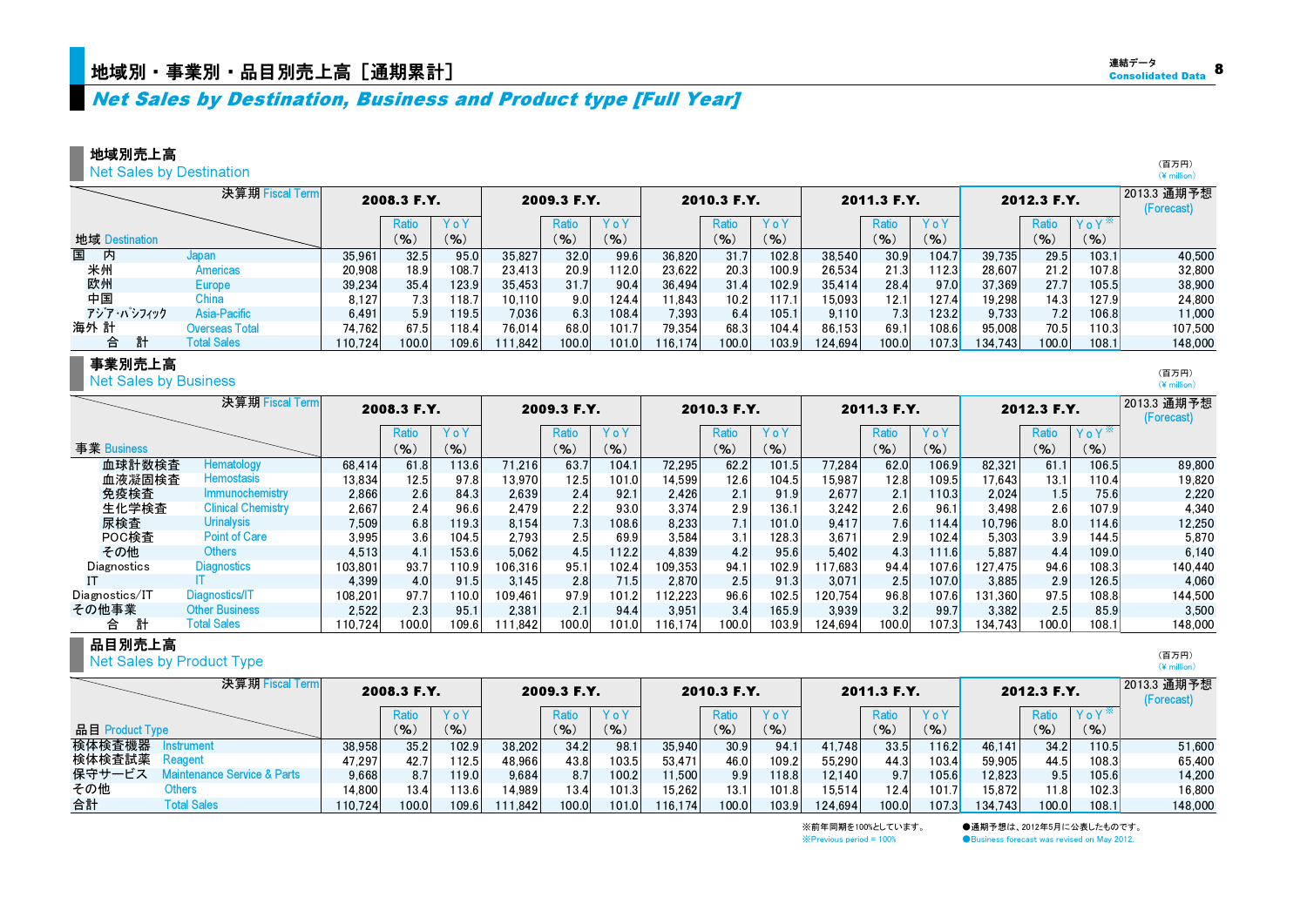(百万円) $(\hat{\mathbf{Y}}$  million)

| ■ 国内<br>Japan  |                           |        |             |       |        |             |       |        |             |       |        |             |       |        |             |          |
|----------------|---------------------------|--------|-------------|-------|--------|-------------|-------|--------|-------------|-------|--------|-------------|-------|--------|-------------|----------|
|                | 決算期 Fiscal Term           |        | 2008.3 F.Y. |       |        | 2009.3 F.Y. |       |        | 2010.3 F.Y. |       |        | 2011.3 F.Y. |       |        | 2012.3 F.Y. |          |
|                |                           |        | Ratio       | YoY   |        | Ratio       | YoY   |        | Ratio       | YoY   |        | Ratio       | YoY   |        | Ratio       | $Y_0Y^*$ |
| 事業 Business    |                           |        | (9)         | (% )  |        | (9)         | (9)   |        | $($ % $)$   | (% )  |        | (9)         | (% )  |        | (%)         | (9)      |
| 血球計数検査         | Hematology                | 13,290 | 37.0        | 91.0  | 13,698 | 38.2        | 103.1 | 13,599 | 36.9        | 99.3  | 14,958 | 38.8        | 110.0 | 15,637 | 39.4        | 104.5    |
| 血液凝固検査         | <b>Hemostasis</b>         | 5,345  | 14.9        | 94.5  | 5.431  | 15.2        | 101.6 | 5,592  | 15.2        | 103.0 | 5.714  | 14.8        | 102.2 | 6,115  | 15.4        | 107.0    |
| 免疫検査           | Immunochemistry           | 2,845  | 7.9         | 84.1  | 2.628  | 7.3         | 92.4  | 2,401  | 6.5         | 91.4  | 2.652  | 6.9         | 110.5 | 2,007  | 5.1         | 75.7     |
| 生化学検査          | <b>Clinical Chemistry</b> | 1,842  | 5.1         | 90.0  | 1,644  | 4.6         | 89.3  | 1,955  | 5.3         | 118.9 | 1,884  | 4.9         | 96.4  | 2,059  | 5.2         | 109.3    |
| 尿検査            | <b>Urinalysis</b>         | 1,738  | 4.8         | 104.2 | 1,591  | 4.4         | 91.5  | 1,679  | 4.6         | 105.5 | 2.010  | 5.2         | 119.7 | 2,174  | 5.5         | 108.2    |
| POC検査          | Point of Care             | 3.447  | 9.6         | 91.5  | 2.342  | 6.5         | 67.9  | 3,207  | 8.7         | 136.9 | 2.106  | 5.5         | 65.7  | 2,477  | 6.2         | 117.6    |
| その他            | <b>Others</b>             | 3.045  | 8.5         | 173.1 | 4.176  | 11.7        | 137.1 | 3,859  | 10.5        | 92.4  | 4.689  | 12.2        | 121.5 | 5.009  | 12.6        | 106.8    |
| Diagnostics    | <b>Diagnostics</b>        | 31.554 | 87.7        | 96.0  | 31,512 | 88.0        | 99.9  | 32,294 | 87.7        | 102.5 | 34,016 | 88.3        | 105.3 | 35,480 | 89.3        | 104.3    |
|                |                           | 2.188  | 6.1         | 84.3  | 2.173  | 6.1         | 99.3  | 2.081  | 5.7         | 95.8  | 2.307  | 6.0         | 110.9 | 2,909  | 7.3         | 126.1    |
| Diagnostics/IT | Diagnostics/IT            | 33,742 | 93.8        | 95.1  | 33.685 | 94.0        | 99.8  | 34,376 | 93.4        | 102.1 | 36,324 | 94.2        | 105.7 | 38,389 | 96.6        | 105.7    |
| その他事業          | <b>Other Business</b>     | 2,218  | 6.2         | 92.7  | 2,142  | 6.0         | 96.6  | 2,444  | 6.6         | 114.1 | 2,216  | 5.8         | 90.7  | 1,345  | 3.4         | 60.7     |
| 合              | <b>Total Sales</b>        | 35.961 | 100.0       | 95.0  | 35.827 | 100.0       | 99.6  | 36.820 | 100.0       | 102.8 | 38.540 | 100.0       | 104.7 | 39.735 | 100.0       | 103.1    |

#### ■ 海外 Overseas

|                | 決算期 Fiscal Term           |        | 2008.3 F.Y.      |         |                 | 2009.3 F.Y.       |       |        | 2010.3 F.Y. |       |        | 2011.3 F.Y. |       |        | 2012.3 F.Y. |          |
|----------------|---------------------------|--------|------------------|---------|-----------------|-------------------|-------|--------|-------------|-------|--------|-------------|-------|--------|-------------|----------|
|                |                           |        | Ratio            | YoY     |                 | Ratio             | YoY   |        | Ratio       | YoY   |        | Ratio       | YoY   |        | Ratio       | $Y_0Y^*$ |
| 事業 Business    |                           |        | (9)              | (%)     |                 | (%)               | (9)   |        | (9)         | (% )  |        | (%)         | (9)   |        | (%)         | (9)      |
| 血球計数検査         | Hematology                | 55.124 | 73.7             | 120.9   | 57.517          | 75.7              | 104.3 | 58.696 | 74.0        | 102.0 | 62.326 | 72.3        | 106.2 | 66.684 | 70.2        | 107.0    |
| 血液凝固検査         | <b>Hemostasis</b>         | 8,489  | 11.4             | 100.0   | 8,538           | 11.2 <sub>1</sub> | 100.6 | 9,006  | 11.3        | 105.5 | 10,272 | 11.9        | 114.1 | 11,528 | 12.1        | 112.2    |
| 免疫検査           | <b>Immunochemistry</b>    |        | 0.0              | 116.7   | 10 <sup>1</sup> | 0.0               | 47.6  | 25     | 0.0         | 250.0 | 25     | 0.0         | 100.0 |        | 0.0         | 68.0     |
| 生化学検査          | <b>Clinical Chemistry</b> | 824    | ا1.1             | 115.4   | 835             | 1.1               | 101.3 | 1.419  |             | 169.9 | 1.358  | 1.6         | 95.7  | 1,439  | 1.5         | 106.0    |
| 尿検査            | <b>Urinalysis</b>         | 5.771  | 7.7              | 124.7   | 6.563           | 8.6               | 113.7 | 6.553  | 8.3         | 99.8  | 7.406  | 8.6         | 113.0 | 8.622  | 9.1         | 116.4    |
| POC検査          | <b>Point of Care</b>      | 548    | 0.7 <sub>l</sub> | 0.034.0 | 451             | 0.6               | 82.3  | 376    | 0.5         | 83.4  | 1.564  | 1.8         | 416.0 | 2,826  | 3.0         | 180.7    |
| その他            | <b>Others</b>             | 1.468  | 2.0              | 124.6   | 886             | 1.2 <sub>1</sub>  | 60.4  | 980    | 1.2         | 110.6 | 712    | 0.8         | 72.7  | 877    | 0.9         | 123.2    |
| Diagnostics    | <b>Diagnostics</b>        | 72,247 | 96.6             | 119.0   | 74,803          | 98.4              | 103.5 | 77,058 | 97.1        | 103.0 | 83,666 | 97.1        | 108.6 | 91,995 | 96.8        | 110.0    |
|                |                           | 2.211  | 3.0              | 100.0   | 971             | 1.3               | 43.9  | 788    | 1.0         | 81.2  | 763    | 0.9         | 96.8  | 975    | 1.0         | 127.8    |
| Diagnostics/IT | Diagnostics/IT            | 74.458 | 99.6             | 118.4   | 75.775          | 99.7              | 101.8 | 77.847 | 98.1        | 102.7 | 84.430 | 98.0        | 108.5 | 92.971 | 97.9        | 110.1    |
| その他事業          | <b>Other Business</b>     | 304    | 0.4              | 116.9   | 239             | 0.3               | 78.6  | 1.507  | 1.9         | 630.5 | 1.723  | 2.0         | 114.3 | 2.037  | 2.1         | 118.2    |
| 計<br>合         | <b>Total Sales</b>        | 74.762 | 100.0            | 118.4   | 76.014          | 100.0             | 101.7 | 79.354 | 100.0       | 104.4 | 86.153 | 100.0       | 108.6 | 95.008 | 100.0       | 110.3    |

※Previous period = 100% ※前年同期を100%としています。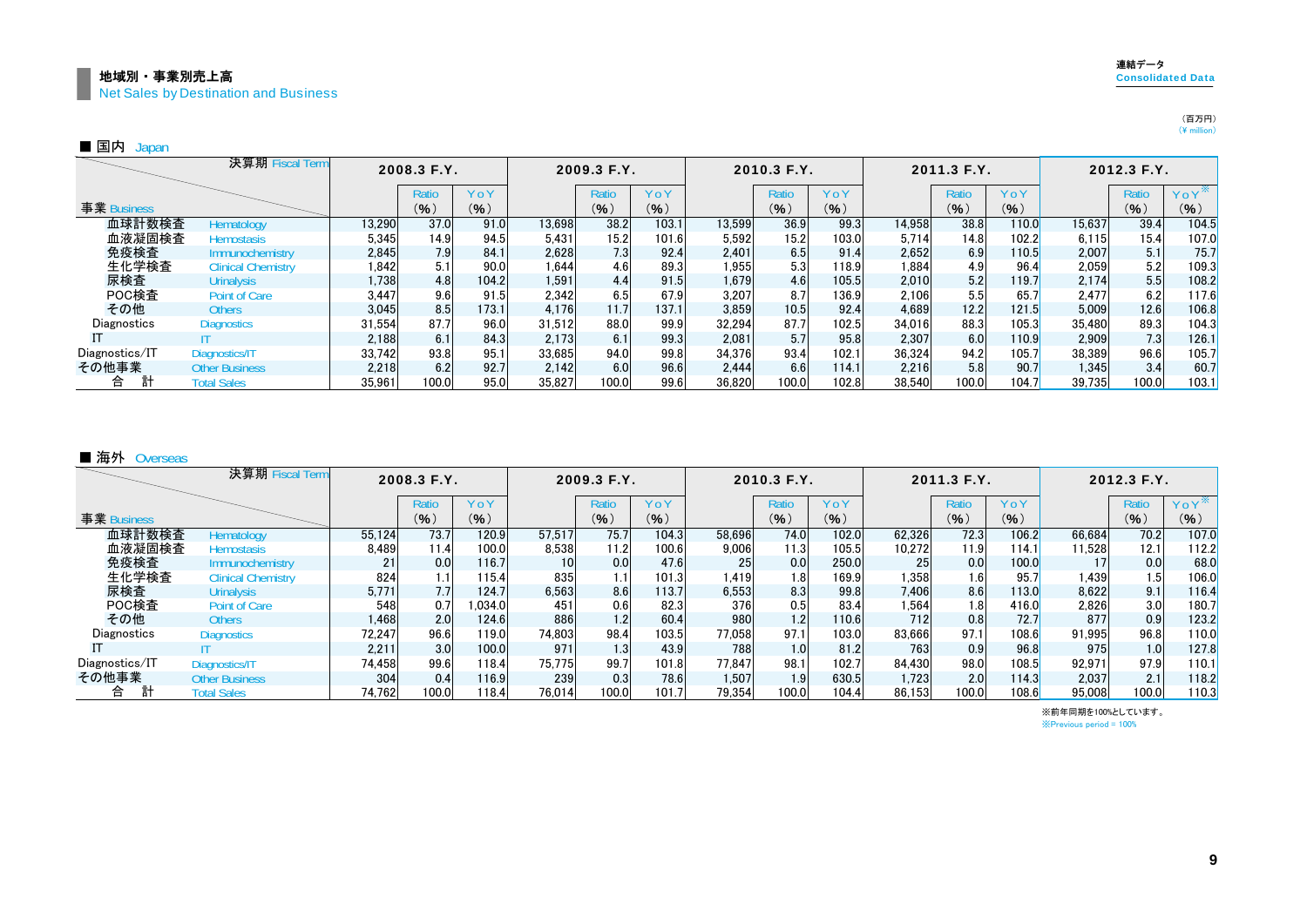|                                                     | 連結デー                     |  |
|-----------------------------------------------------|--------------------------|--|
| 地域別・事業別売上高<br>Net Sales by Destination and Business | <b>Consolidated Data</b> |  |

**Other Business** 

Total Sales

| ■ 米州<br>Americas |                           |        |             |       |         |             |       |        |             |       |        |                  |       |        |                  |          |
|------------------|---------------------------|--------|-------------|-------|---------|-------------|-------|--------|-------------|-------|--------|------------------|-------|--------|------------------|----------|
|                  | 決算期 Fiscal Term           |        | 2008.3 F.Y. |       |         | 2009.3 F.Y. |       |        | 2010.3 F.Y. |       |        | 2011.3 F.Y.      |       |        | 2012.3 F.Y.      |          |
|                  |                           |        | Ratio       | YoY   |         | Ratio       | YoY   |        | Ratio       | YoY   |        | Ratio            | YoY   |        | Ratio            | $Y_0Y^*$ |
| 事業 Business      |                           |        | (%)         | (% )  |         | (%)         | (% )  |        | (9)         | (9)   |        | (9)              | (% )  |        | (% )             | (9)      |
| 血球計数検査           | <b>Hematology</b>         | 16.758 | 80.2        | 116.6 | 19.254  | 82.2        | 114.9 | 19,822 | 83.9        | 103.0 | 21.535 | 81.2             | 108.6 | 22.734 | 79.5             | 105.6    |
| 血液凝固検査           | <b>Hemostasis</b>         | 2.171  | 10.4        | 81.5  | ا909. ا | 8.2         | 87.9  | 1.640  | 6.9         | 85.9  | 925. ا | 7.3 <sub>1</sub> | 117.4 | 1.445  | 5.1              | 75.1     |
| 免疫検査             | <b>Immunochemistry</b>    |        |             |       |         |             |       |        |             |       | 0.0    | 0.0              |       |        | 0.0              |          |
| 生化学検査            | <b>Clinical Chemistry</b> |        |             |       |         |             |       |        |             |       |        | 0.0              |       |        | 0.0              |          |
| 尿検査              | <b>Urinalysis</b>         | 1.705  | 8.2         | 92.5  | 2.114   | 9.0         | 124.0 | 1.856  | 7.9         | 87.8  | 1,886  | 7.1              | 101.6 | 2.079  | 7.3              | 110.2    |
| POC検査            | Point of Care             |        |             |       |         |             |       |        |             |       | 927    | 3.5              |       | 1.847  | 6.5              | 199.2    |
| その他              | <b>Others</b>             |        |             |       |         | 0.0         |       |        |             |       |        | 0.0              |       |        | 0.0              |          |
| Diagnostics      | <b>Diagnostics</b>        | 20.635 | 98.7        | 109.3 | 23.280  | 99.4        | 112.8 | 23.319 | 98.7        | 100.2 | 26.274 | 99.0             | 112.7 | 28.109 | 98.3             | 107.0    |
|                  |                           | 271    | 1.3         | 79.5  | 133     | 0.6         | 49.1  | 302    | 1.3         | 227.1 | 260    | 1.0              | 86.1  | 497    | 1.7 <sub>l</sub> | 191.2    |

Diagnostics/IT 20,906 100.0 108.7 23,413 100.0 112.0 23,622 100.0 100.9 26,534 100.0 112.3 28,607 100.0 107.8

1 0.0 100.0 − − − − − − − − 0 0.0 − 0 0.0 0.0 −

20,908 100.0 108.7 23,413 100.0 112.0 23,622 100.0 100.9 26,534 100.0 112.3 28,607 100.0 107.8

#### ■ 欧州 Europe

Diagnostics/IT

その他事業合 計

|                | 決算期 Fiscal Term           |        | 2008.3 F.Y. |       |        | 2009.3 F.Y. |      |        | 2010.3 F.Y. |       |        | 2011.3 F.Y.      |       |        | 2012.3 F.Y.  |          |
|----------------|---------------------------|--------|-------------|-------|--------|-------------|------|--------|-------------|-------|--------|------------------|-------|--------|--------------|----------|
|                |                           |        | Ratio       | YoY   |        | Ratio       | YoY  |        | Ratio       | YoY   |        | Ratio            | YoY   |        | <b>Ratio</b> | $Y_0Y^*$ |
| 事業 Business    |                           |        | (%)         | (% )  |        | (% )        | (% ) |        | (%)         | (9)   |        | (9)              | (9)   |        | $($ % $)$    | (% )     |
| 血球計数検査         | Hematology                | 28.960 | 73.8        | 126.0 | 27.572 | 77.8        | 95.2 | 26.629 | 73.0        | 96.6  | 25.736 | 72.7             | 96.6  | 26.881 | 71.9         | 104.4    |
| 血液凝固検査         | <b>Hemostasis</b>         | 3.734  | 9.5         | 92.5  | 3.469  | 9.8         | 92.9 | 3.929  | 10.8        | 113.3 | 3.713  | 10.5             | 94.5  | 4.179  | 11.2         | 112.6    |
| 免疫検査           | Immunochemistry           |        |             |       |        |             |      |        | 0.0         |       |        | 0.0              | 60.0  |        | 0.0          | 100.0    |
| 生化学検査          | <b>Clinical Chemistry</b> | 130    | 0.3         | 448.3 | 115    | 0.3         | 88.5 | 744    | 2.0         | 647.0 | 612    |                  | 82.3  | 253    | 0.7          | 41.3     |
| 尿検査            | <b>Urinalysis</b>         | 2,969  | 7.6         | 155.2 | 2.518  | 7.1         | 84.8 | 2,384  | 6.5         | 94.7  | 2.369  | 6.7              | 99.4  | 2,321  | 6.2          | 98.0     |
| POC検査          | <b>Point of Care</b>      | 312    | 0.8         | 636.7 | 193    | 0.5         | 61.9 | 181    | 0.5         | 93.8  | 441    | 1.2 <sub>1</sub> | 243.6 | 755    | 2.0          | 171.2    |
| その他            | <b>Others</b>             | 1.463  | 3.7         | 157.5 | 873    | 2.5         | 59.7 | 972    | 2.7         | 111.3 | 709    | 2.0              | 72.9  | 870    | 2.3          | 122.7    |
| Diagnostics    | <b>Diagnostics</b>        | 37.570 | 95.8        | 125.5 | 34.742 | 98.0        | 92.5 | 34.851 | 95.5        | 100.3 | 33,588 | 94.8             | 96.4  | 35,268 | 94.4         | 105.0    |
|                |                           | 1.376  | 3.5         | 92.8  | 498    | 1.4         | 36.2 | 158    | 0.4         | 31.7  | 128    | 0.4              | 81.0  | 80     | 0.2          | 62.5     |
| Diagnostics/IT | Diagnostics/IT            | 38.947 | 99.3        | 124.0 | 35.241 | 99.4        | 90.5 | 35.010 | 95.9        | 99.3  | 33.716 | 95.2             | 96.3  | 35.349 | 94.6         | 104.8    |
| その他事業          | <b>Other Business</b>     | 287    | 0.7         | 119.1 | 212    | 0.6         | 73.9 | 1,484  | 4.1         | 700.0 | 1.698  | 4.8              | 114.4 | 2.020  | 5.4          | 119.0    |
| 合              | <b>Total Sales</b>        | 39.234 | 100.0       | 123.9 | 35.453 | 100.0       | 90.4 | 36.494 | 100.0       | 102.9 | 35.414 | 100.0            | 97.0  | 37.369 | 100.0        | 105.5    |

※Previous period = 100% ※前年同期を100%としています。 (百万円)<br>(¥ million)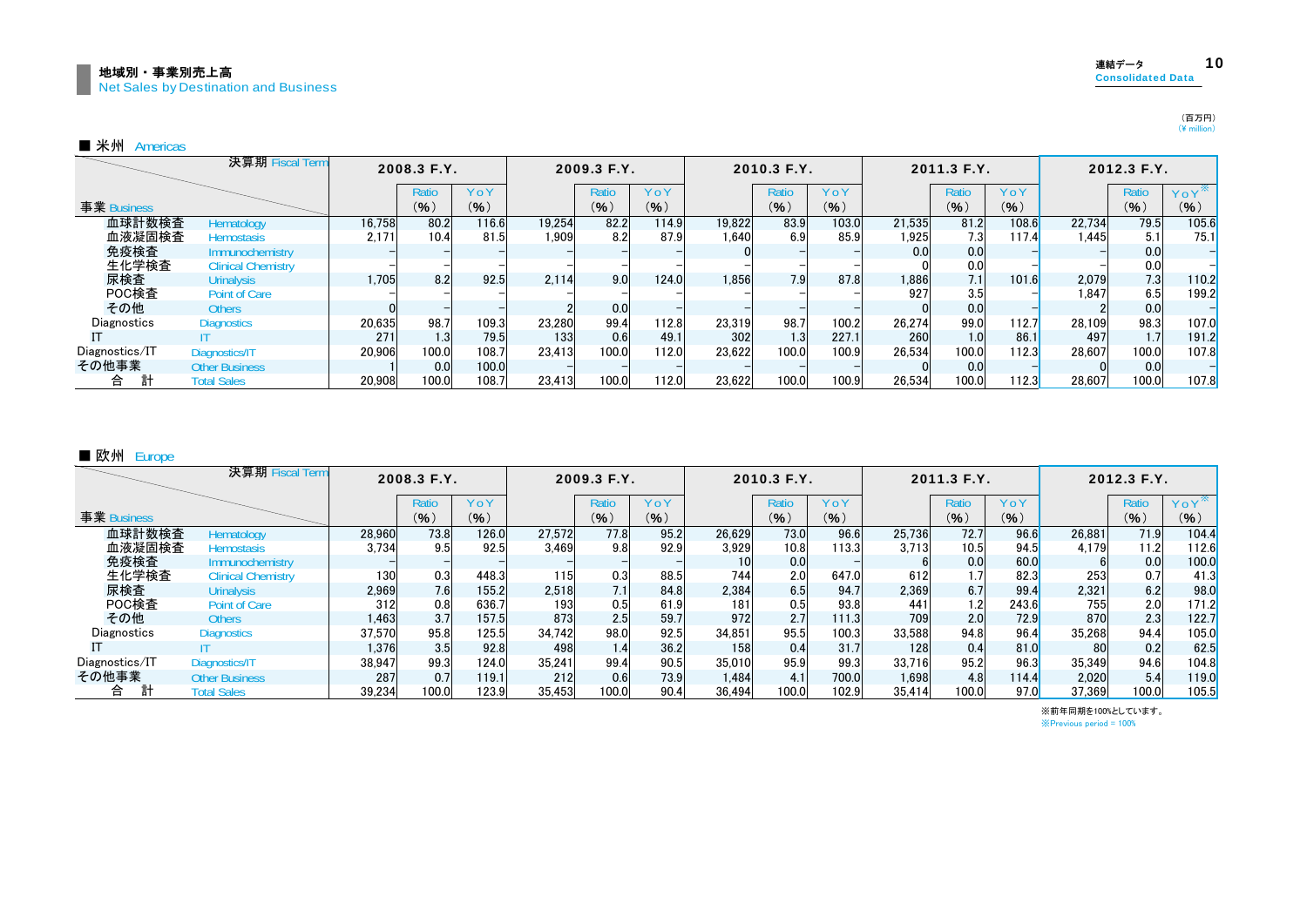| ■ 中国<br>China  |                           |       |             |         |        |                  |       |        |             |       |        |             |       |        |             |          |
|----------------|---------------------------|-------|-------------|---------|--------|------------------|-------|--------|-------------|-------|--------|-------------|-------|--------|-------------|----------|
|                | 決算期 Fiscal Term           |       | 2008.3 F.Y. |         |        | 2009.3 F.Y.      |       |        | 2010.3 F.Y. |       |        | 2011.3 F.Y. |       |        | 2012.3 F.Y. |          |
|                |                           |       | Ratio       | YoY     |        | Ratio            | YoY   |        | Ratio       | YoY   |        | Ratio       | YoY   |        | Ratio       | $Y_0Y^*$ |
| 事業 Business    |                           |       | (% )        | (9)     |        | (9)              | (9)   |        | (9)         | (%)   |        | (% )        | (%)   |        | (%)         | (% )     |
| 血球計数検査         | Hematology                | 4.636 | 57.0        | 105.7   | 5.388  | 53.3             | 116.2 | 6.755  | 57.0        | 125.4 | 8.294  | 55.0        | 122.8 | 9.940  | 51.5        | 119.8    |
| 血液凝固検査         | <b>Hemostasis</b>         | 1.616 | 19.9        | 170.6   | 2.170  | 21.5             | 134.3 | 2.307  | 19.5        | 106.3 | 3.284  | 21.8        | 142.3 | 4,455  | 23.1        | 135.7    |
| 免疫検査           | <b>Immunochemistry</b>    |       |             |         |        |                  |       |        | 0.0         |       |        | 0.0         | 200.0 |        | 0.0         | 100.0    |
| 生化学検査          | <b>Clinical Chemistry</b> | 562   | 6.9         | 116.1   | 601    | 5.9 <sup>1</sup> | 106.9 | 604    | 5.1         | 100.5 | 654    | 4.3         | 108.3 | 1.050  | 5.4         | 160.6    |
| 尿検査            | <b>Urinalysis</b>         | 964   | 11.9        | 139.7   | 1.664  | 16.5             | 172.6 | 1.965  | 16.6        | 118.1 | 2.653  | 17.6        | 135.0 | 3,615  | 18.7        | 136.3    |
| POC検査          | Point of Care             | 235   | 2.9         | 5.875.0 | 257    | 2.5              | 109.4 | 195    |             | 75.9  | 188    | 1.2         | 96.4  | 218    | 1.1         | 116.0    |
| その他            | <b>Others</b>             | 1.0   | 0.0         | 0.4     | 1.0    | 0.0              | 100.0 |        |             |       |        | 0.0         |       |        |             |          |
| Diagnostics    | <b>Diagnostics</b>        | 8,017 | 98.6        | 118.6   | 10.084 | 99.7             | 125.8 | 11.830 | 99.9        | 117.3 | 15.077 | 99.9        | 127.4 | 19.284 | 99.9        | 127.9    |
|                | IT                        | 110   | 1.4         | 123.6   | 26     | 0.31             | 23.6  |        | 0.1         | 26.9  |        | 0.0         | 100.0 |        | 0.0         | 71.4     |
| Diagnostics/IT | Diagnostics/IT            | 8.127 | 100.0       | 118.7   | 10.110 | 100.0            | 124.4 | 11.837 | 99.9        | 117.1 | 15.085 | 99.9        | 127.4 | 19.290 | 100.0       | 127.9    |
| その他事業          | <b>Other Business</b>     |       |             |         |        |                  |       |        | 0.0         |       |        | 0.1         | 160.0 |        | 0.0         | 100.0    |
| 台              | <b>Total Sales</b>        | 8.127 | 100.0       | 18.7    | 10.110 | 100.0            | 124.4 | 11.843 | 100.0       | 117.1 | 15.093 | 100.0       | 127.4 | 19.298 | 100.0       | 127.9    |

#### ■ $\pm$

#### ■ アジア・パシフィック Asia-Pacific

|                | 決算期 Fiscal Term           |       | 2008.3 F.Y. |       |                 | 2009.3 F.Y. |       |       | 2010.3 F.Y. |       |       | 2011.3 F.Y.      |                      |       | 2012.3 F.Y. |          |
|----------------|---------------------------|-------|-------------|-------|-----------------|-------------|-------|-------|-------------|-------|-------|------------------|----------------------|-------|-------------|----------|
|                |                           |       | Ratio       | YoY   |                 | Ratio       | YoY   |       | Ratio       | YoY   |       | Ratio            | YoY                  |       | Ratio       | $Y_0Y^*$ |
| 事業 Business    |                           |       | (9)         | (%)   |                 | (%)         | (9)   |       | (%)         | (9)   |       | (9)              | (9)                  |       | (% )        | (%)      |
| 血球計数検査         | <b>Hematology</b>         | 4,770 | 73.5        | 123.2 | 5.303           | 75.4        | 111.2 | 5.488 | 74.2        | 103.5 | 6.760 | 74.2             | 123.2                | 7,127 | 73.2        | 105.4    |
| 血液凝固検査         | <b>Hemostasis</b>         | 966   | 14.9        | 114.7 | 990             | 14.1        | 102.5 | 1.129 | 15.3        | 114.0 | 1.349 | 14.8             | 119.5                | 1.447 | 14.9        | 107.3    |
| 免疫検査           | Immunochemistry           | 21    | 0.3         | 116.7 | 10 <sup>1</sup> | 0.11        | 47.6  | 13    | 0.2         | 130.0 | 16    | 0.2              | 123.1                |       | 0.1         | 50.0     |
| 生化学検査          | <b>Clinical Chemistry</b> | 132   | 2.0         | 65.7  | 118             |             | 89.4  |       | 0.9         | 59.3  |       | 1.0 <sub>l</sub> | 130.0 <mark>1</mark> | 134   | 1.4         | 147.3    |
| 尿検査            | <b>Urinalysis</b>         | 130   | 2.0         | 72.6  | 265             | 3.81        | 203.8 | 347   | 4.7         | 130.9 | 497   | 5.5              | 143.2                | 606   | 6.2         | 121.9    |
| POC検査          | <b>Point of Care</b>      |       |             |       |                 |             |       |       |             |       |       |                  |                      |       | 0.1         |          |
| その他            | <b>Others</b>             |       | 0.0         | 66.7  |                 | 0.1         | 400.0 |       | 0.1         | 87.5  |       | 0.0              | 42.9                 |       | 0.0         |          |
| Diagnostics    | <b>Diagnostics</b>        | 6,023 | 92.8        | 117.7 | 6.695           | 95.2        | 111.2 | 7,056 | 95.4        | 105.4 | 8.726 | 95.8             | 123.7                | 9,333 | 95.9        | 107.0    |
|                | IT                        | 452   | 7.0         | 152.2 | 314             | 4.5         | 69.5  | 320   | 4.3         | 101.9 | 367   | 4.0              | 114.7                | 391   | 4.0         | 106.5    |
| Diagnostics/IT | Diagnostics/IT            | 6.476 | 99.8        | 119.6 | 7.010           | 99.6        | 108.2 | 7.376 | 99.8        | 105.2 | 9.093 | 99.8             | 123.3                | 9.724 | 99.9        | 106.9    |
| その他事業          | <b>Other Business</b>     |       | 0.2         | 88.2  | 26              | 0.4         | 173.3 |       | 0.2         | 65.4  |       | 0.2              | 100.0                |       | 0.1         | 47.1     |
| 計<br>合         | <b>Total Sales</b>        | 6.491 | 100.0       | 119.5 | 7.036           | 100.0       | 108.4 | 7,393 | 100.0       | 105.1 | 9.110 | 100.0            | 123.2                | 9.733 | 100.0       | 106.8    |

※前年同期を100%としています。 ※Previous period = 100%

(百万円) (\ million)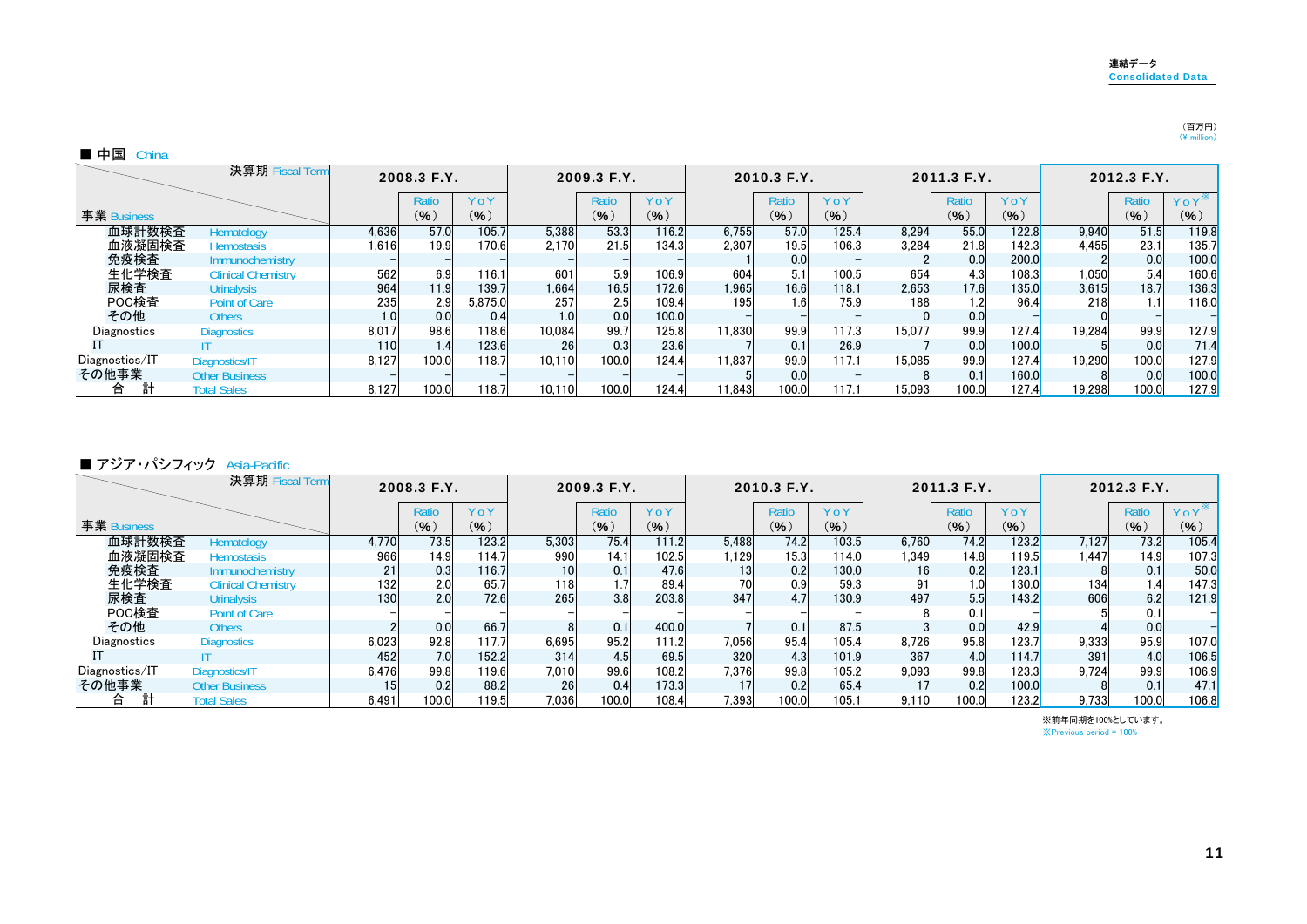|                 |               | 決算期 Fiscal Term                                         |                 | 2008.3 F.Y.   |                |                 | 2009.3 F.Y. |                |                  | 2010.3 F.Y.  |                |                  | 2011.3 F.Y. |                |                  | 2012.3 F.Y. |                  |
|-----------------|---------------|---------------------------------------------------------|-----------------|---------------|----------------|-----------------|-------------|----------------|------------------|--------------|----------------|------------------|-------------|----------------|------------------|-------------|------------------|
|                 |               |                                                         |                 | Ratio         | YoY            |                 | Ratio       | YoY            |                  | <b>Ratio</b> | YoY            |                  | Ratio       | YoY            |                  | Ratio       | YoY <sup>*</sup> |
| 地域 Destination  |               |                                                         |                 | (9)           | (%)            |                 | (%)         | (%)            |                  | $($ % $)$    | (%)            |                  | (9)         | (%)            |                  | (%)         | (%)              |
|                 | 検体検査機器        | nstrument                                               | 10.812          | 30.1          | 94.7           | 10.501          | 29.3        | 97.1           | 10.202           | 27.7         | 97.2           | 12.379           | 32.1        | 121.3          | 13,212           | 33.3        | 106.7            |
|                 | 検体検査試薬        | Reagent                                                 | 19,431          | 54.0          | 93.8           | 18,827          | 52.5        | 96.9           | 19,763           | 53.7         | 105.0          | 19,312           | 50.1        | 97.7           | 20,094           | 50.6        | 104.0            |
| 日本              | 保守サービス        | Maintenance Service & Parts                             | 2,567           | 7.1           | 105.7          | 2,744           | 7.7         | 106.9          | 3,090            | 8.4          | 112.6          | 3,324            | 8.6         | 107.6          | 3.460            | 8.7         | 104.1            |
| Japan           | その他           | <b>Others</b>                                           | 3.150           | 8.8           | 95.1           | 3,755           | 10.5        | 119.2          | 3,763            | 10.2         | 100.2          | 3,524            | 9.1         | 93.6           | 2,967            | 7.5         | 84.2             |
|                 | 合計            | <b>Total Sales</b>                                      | 35.961          | 100.0         | 95.0           | 35.827          | 100.0       | 99.6           | 36.820           | 100.0        | 102.8          | 38.540           | 100.0       | 104.7          | 39.735           | 100.0       | 103.1            |
|                 | 検体検査機器        | <b>Instrument</b>                                       | 6.904           | 33.0          | 94.3           | 7.845           | 33.5        | 113.6          | 7,021            | 29.7         | 89.5           | 8,491            | 32.0        | 120.9          | 9.742            | 34.1        | 114.7            |
|                 | 検体検査試薬        | Reagent                                                 | 6,917           | 33.1          | 123.8          | 7.723           | 33.0        | 111.7          | 8,075            | 34.2         | 104.6          | 8,728            | 32.9        | 108.1          | 8.981            | 31.4        | 102.9            |
| 米州              | 保守サービス        | <b>Maintenance Service &amp; Parts</b>                  | 3,092           | 14.8          | 117.6          | 3.278           | 14.0        | 106.0          | 4,152            | 17.6         | 126.7          | 4.788            | 18.0        | 115.3          | 5.223            | 18.3        | 109.1            |
| <b>Americas</b> | その他           | <b>Others</b>                                           | 3,993           | 19.1          | 108.3          | 4.566           | 19.5        | 114.4          | 4,373            | 18.5         | 95.8           | 4,525            | 17.1        | 103.5          | 4.659            | 16.3        | 103.0            |
|                 | 合計            | <b>Total Sales</b>                                      | 20.908          | 100.0         | 108.7          | 23.413          | 100.0       | 112.0          | 23.622           | 100.0        | 100.9          | 26,534           | 100.0       | 112.3          | 28.607           | 100.0       | 107.8            |
|                 | 検体検査機器        | nstrument                                               | 14,326          | 36.5          | 110.6          | 11.390          | 32.1        | 79.5           | 9,800            | 26.9         | 86.0           | 9,264            | 26.2        | 94.5           | 9.426            | 25.2        | 101.7            |
|                 | 検体検査試薬        | Reagent                                                 | 14,343          | 36.6          | 136.9          | 14.851          | 41.9        | 103.5          | 16,525           | 45.3         | 111.3          | 16,129           | 45.5        | 97.6           | 17.041           | 45.6        | 105.7            |
| 欧州              | 保守サービス        | Maintenance Service & Parts                             | 3,516           | 9.0           | 132.0          | 3.137           | 8.8         | 89.2           | 3,758            | 10.3         | 119.8          | 3.485            | 9.8         | 92.7           | 3.630            | 9.7         | 104.2            |
| Europe          | その他           | <b>Others</b>                                           | 7.048           | 18.0          | 126.6          | 6.074           | 17.1        | 86.2           | 6.410            | 17.6         | 105.5          | 6.535            | 18.5        | 102.0          | 7.271            | 19.5        | 111.3            |
|                 | 合計            | <b>Total Sales</b>                                      | 39.234          | 100.0         | 123.9          | 35.453          | 100.0       | 90.4           | 36.494           | 100.0        | 102.9          | 35.414           | 100.0       | 97.0           | 37.369           | 100.0       | 105.5            |
|                 | 検体検査機器        | nstrument                                               | 4.209           | 51.8          | 109.9          | 5.427           | 53.7        | 128.9          | 6.017            | 50.8         | 110.9          | 8.026            | 53.2        | 133.4          | 9.807            | 50.8        | 122.2            |
|                 | 検体検査試薬        | Reagent                                                 | 3,740           | 46.0          | 129.9          | 4.478           | 44.3        | 119.7          | 5.609            | 47.4         | 125.3          | 6,819            | 45.2        | 121.6          | 9.298            | 48.2        | 136.4            |
| 中国              | 保守サービス        | <b>Maintenance Service &amp; Parts</b>                  | 154             | 1.9           | 138.7          | 197             | 1.9         | 127.9          | 188              | 1.6          | 95.4           | 216              | 1.4         | 114.9          | 158              | 0.8         | 73.1             |
| China           | その他           | <b>Others</b>                                           | 23              | 0.3           | 88.5           |                 | 0.1         | 26.1           | 27               | 0.2          | 450.0          | 30               | 0.2         | 111.1          | 34               | 0.2         | 113.3            |
|                 | 合計            | <b>Total Sales</b>                                      | 8,127           | 100.0         | 118.7          | 10,110          | 100.0       | 124.4          | 11.843           | 100.0        | 117.1          | 15.093           | 100.0       | 127.4          | 19,298           | 100.0       | 127.9            |
|                 | 検体検査機器        | nstrument                                               | 2.705           | 41.7          | 116.8          | 3.037           | 43.2        | 112.3          | 2,898            | 39.2         | 95.4           | 3.586            | 39.4        | 123.7          | 3.952            | 40.6        | 110.2            |
| アジア・            | 検体検査試薬        | Reagent                                                 | 2,864           | 44.1          | 120.0          | 3.086           | 43.9        | 107.8          | 3,497            | 47.3         | 113.3          | 4,300            | 47.2        | 123.0          | 4.490            | 46.1        | 104.4            |
| パシフィック          | 保守サービス        | Maintenance Service & Parts                             | 338             | 5.2           | 115.0          | 326             | 4.6         | 96.4           | 310              | 4.2          | 95.1           | 324              | 3.6         | 104.5          | 350              | 3.6         | 108.0            |
| Asia-           | その他           | <b>Others</b>                                           | 583             | 9.0           | 134.3          | 585             | 8.3         | 100.3          | 687              | 9.3          | 117.4          | 898              | 9.9         | 130.7          | 939              | 9.7         | 104.6            |
| Pacific         | 合計            | <b>Total Sales</b>                                      | 6.491           | 100.0<br>35.2 | 119.5          | 7.036           | 100.0       | 108.4          | 7.393            | 100.0        | 105.1          | 9.110            | 100.0       | 123.2          | 9.733            | 100.0       | 106.8            |
|                 | 検体検査機器        | <b>Instrument</b>                                       | 38.958          |               | 102.9          | 38.202          | 34.2        | 98.1           | 35,940           | 30.9         | 94.1           | 41.748           | 33.5        | 116.2          | 46.141           | 34.2        | 110.5            |
|                 | 検体検査試薬        | Reagent                                                 | 47.297          | 42.7          | 112.5          | 48.966          | 43.8        | 103.5          | 53.471           | 46.0         | 109.2          | 55.290           | 44.3        | 103.4          | 59.905           | 44.5        | 108.3            |
| 計<br>Total      | 保守サービス<br>その他 | <b>Maintenance Service &amp; Parts</b><br><b>Others</b> | 9,668<br>14,800 | 8.7<br>13.4   | 119.0<br>113.6 | 9.684<br>14,989 | 8.7<br>13.4 | 100.2<br>101.3 | 11,500<br>15,262 | 9.9<br>13.1  | 118.8<br>101.8 | 12.140<br>15,514 | 9.7<br>12.4 | 105.6<br>101.7 | 12,823<br>15.872 | 9.5<br>11.8 | 105.6<br>102.3   |
|                 | 合計            | <b>Total Sales</b>                                      | 110.724         | 100.0         | 109.6          | 111.842         | 100.0       | 101.0          | 116.174          | 100.0        | 103.9          | 124.694          | 100.0       | 107.3          | 134.743          | 100.0       | 108.1            |
|                 |               |                                                         |                 |               |                |                 |             |                |                  |              |                |                  |             |                |                  |             |                  |

※前年同期を100%としています。

※Previous period = 100%

(百万円)<br>(¥ million)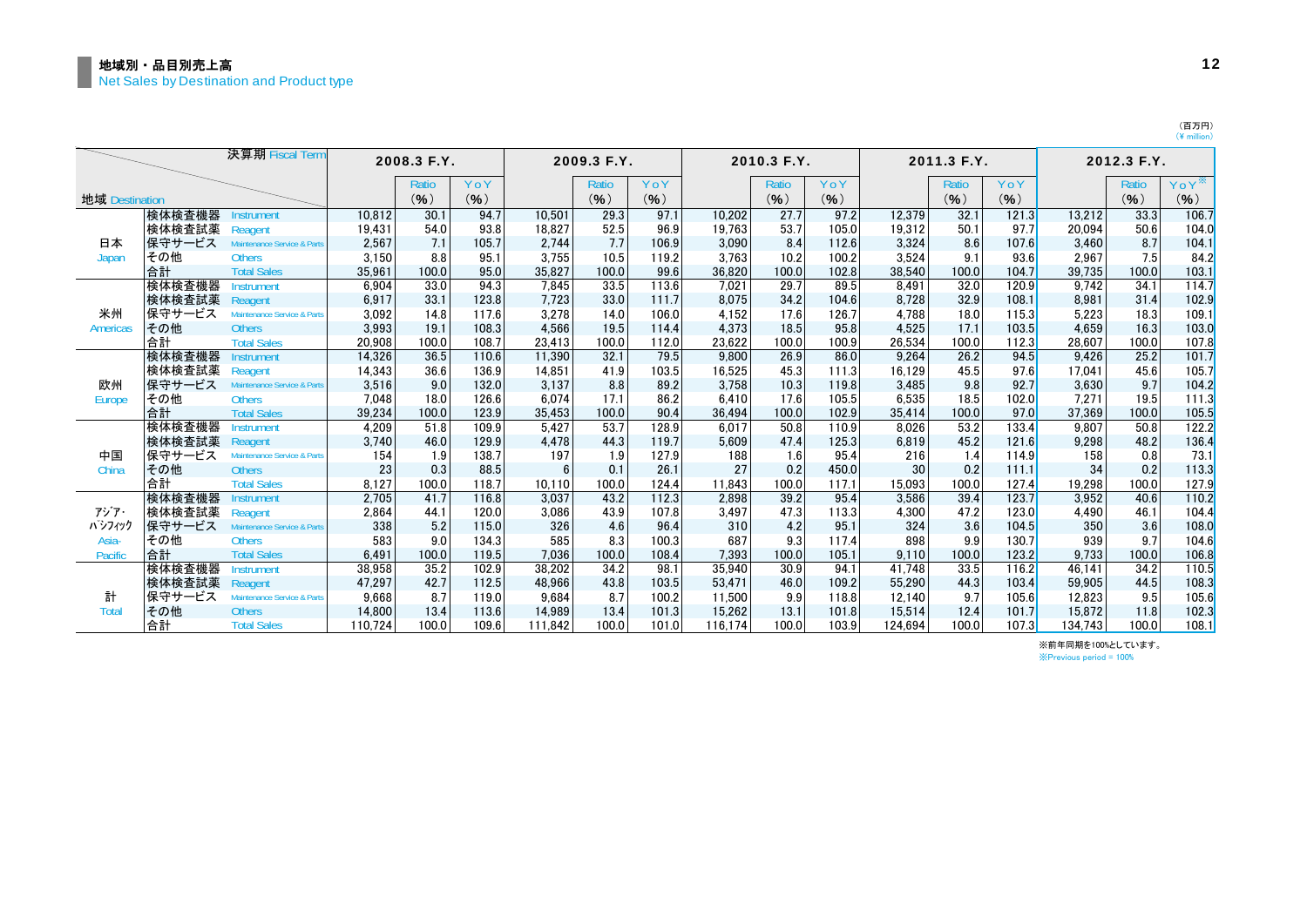### Net Sales and Operating Income (Loss)

#### (百万円)by Geographical Region (Net Sales and Operating Income (Loss) of Subsidiaries in the Region) [Full Year]

|                     |                         |                           |                    |       |        |                    |                          |       |                    |       |       |                    |              |       |                    |       |                           | (¥ million)        |
|---------------------|-------------------------|---------------------------|--------------------|-------|--------|--------------------|--------------------------|-------|--------------------|-------|-------|--------------------|--------------|-------|--------------------|-------|---------------------------|--------------------|
| 決算期 Fiscal Term     |                         |                           | 2008.3 F.Y.        |       |        | 2009.3 F.Y.        |                          |       | 2010.3 F.Y.        |       |       | 2011.3 F.Y.        |              |       | 2012.3 F.Y.        |       | 2013.3 通期予想<br>(Forecast) |                    |
|                     |                         |                           |                    | Ratio | YoY    |                    | Ratio                    | YoY   |                    | Ratio | YoY   |                    | <b>Ratio</b> | YoY   |                    | Ratio | $Y_0Y^*$                  |                    |
|                     | 所在地 Geographical Region |                           |                    | (%)   | $($ %) |                    | (%)                      | (%)   |                    | (%)   | (%)   |                    | (%)          | (%)   |                    | (%)   | (%)                       |                    |
|                     | 外部売上高                   | <b>Sales to Customers</b> | 37,552             | 56.1  | 95.3   | 37,589             | 54.4                     | 100.1 | 38,594             | 58.1  | 102.7 | 41,719             | 55.1         | 108.1 | 43,690             | 52.8  | 104.7                     | 44,100             |
|                     | 内部売上高                   | Intra-area Transfer       | 29,327             | 43.9  | 114.9  | 31.501             | 45.6                     | 107.4 | 27.857             | 41.9  | 88.4  | 34.009             | 44.9         | 122.1 | 39.093             | 47.2  | 114.9                     | 46,200             |
| 日本                  | 売上高 計                   | <b>Total Sales</b>        | 66,880             | 100.0 | 103.0  | 69,090             | 100.0                    | 103.3 | 66.452             | 100.0 | 96.2  | 75,729             | 100.0        | 114.0 | 82,784             | 100.0 | 109.3                     | 90,300             |
| Japan               | 営業費用                    | <b>Operating Expenses</b> | 59,009             | 88.2  | 102.6  | 64,417             | 93.2                     | 109.2 | 63,519             | 95.6  | 98.6  | 68,914             | 91.0         | 108.5 | 74,100             | 89.5  | 107.5                     | 79,500             |
|                     | 営業利益                    | <b>Operating Income</b>   | 7,870              | 11.8  | 105.9  | 4,672              | 6.8                      | 59.4  | 2,932              | 4.4   | 62.8  | 6.815              | 9.0          | 232.4 | 8.683              | 10.5  | 127.4                     | 10,800             |
|                     | 外部売上高                   | <b>Sales to Customers</b> | 20,844             | 99.2  | 108.8  | 23,368             | 100.0                    | 112.1 | 23,443             | 100.0 | 100.3 | 25,476             | 100.0        | 108.7 | 26,855             | 100.0 | 105.4                     | 31,040             |
|                     | 内部売上高                   | Intra-area Transfer       | 165                | 0.8   | 76.7   | $\overline{2}$     | 0.0                      | 1.2   | 6                  | 0.0   | 300.0 | $\overline{4}$     | 0.0          | 66.7  | $\overline{2}$     | 0.0   | 50.0                      | $\Omega$           |
| 米州                  | 売上高 計                   | <b>Total Sales</b>        | 21,010             | 100.0 | 108.4  | 23,370             | 100.0                    | 111.2 | 23.450             | 100.0 | 100.3 | 25.481             | 100.0        | 108.7 | 26.857             | 100.0 | 105.4                     | 31,040             |
| Americas            | 営業費用                    | <b>Operating Expenses</b> | 20,019             | 95.3  | 106.6  | 21,581             | 92.3                     | 107.8 | 20.675             | 88.2  | 95.8  | 22,233             | 87.3         | 107.5 | 23,985             | 89.3  | 107.9                     | 29,000             |
|                     | 営業利益                    | <b>Operating Income</b>   | 991                | 4.7   | 167.1  | 1,789              | 7.7                      | 180.5 | 2.775              | 11.8  | 155.1 | 3,248              | 12.7         | 117.0 | 2.872              | 10.7  | 88.4                      | 2,040              |
|                     | 外部売上高                   | <b>Sales to Customers</b> | 39,174             | 99.0  | 124.0  | 35,386             | 98.5                     | 90.3  | 36,445             | 98.7  | 103.0 | 35,295             | 99.2         | 96.8  | 37,031             | 98.8  | 104.9                     | 38,640             |
|                     | 内部売上高                   | Intra-area Transfer       | 411                | 1.0   | 96.0   | 521                | 1.5                      | 126.8 | 479                | 1.3   | 91.9  | 281                | 0.8          | 58.7  | 453                | 1.2   | 161.2                     | 300                |
| 欧州                  | 売上高 計                   | <b>Total Sales</b>        | 39,586             | 100.0 | 123.7  | 35,908             | 100.0                    | 90.7  | 36.925             | 100.0 | 102.8 | 35.577             | 100.0        | 96.3  | 37.484             | 100.0 | 105.4                     | 38,940             |
| Europe              | 営業費用                    | <b>Operating Expenses</b> | 34,965             | 88.3  | 122.8  | 30,772             | 85.7                     | 88.0  | 31.622             | 85.6  | 102.8 | 31,025             | 87.2         | 98.1  | 32.105             | 85.6  | 103.5                     | 32,900             |
|                     | 営業利益                    | <b>Operating Income</b>   | 4,620              | 11.7  | 130.3  | 5,135              | 14.3                     | 111.1 | 5,303              | 14.4  | 103.3 | 4,551              | 12.8         | 85.8  | 5.379              | 14.4  | 118.2                     | 6,040              |
|                     | 外部売上高                   | <b>Sales to Customers</b> | 8,127              | 99.8  | 118.7  | 10,110             | 99.9                     | 124.4 | 11,843             | 100.0 | 117.1 | 15,093             | 100.0        | 127.4 | 19,298             | 100.0 | 127.9                     | 24,800             |
|                     | 内部売上高                   | Intra-area Transfer       | 13                 | 0.2   | 100.0  | 9                  | 0.1                      | 69.2  | $\overline{4}$     | 0.0   | 44.4  | 6                  | 0.0          | 150.0 | 5                  | 0.0   | 83.3                      | $\mathbf 0$        |
| 中国                  | 売上高 計                   | <b>Total Sales</b>        | 8.140              | 100.0 | 118.6  | 10.119             | 100.0                    | 124.3 | 11.848             | 100.0 | 117.1 | 15.099             | 100.0        | 127.4 | 19.303             | 100.0 | 127.8                     | 24,800             |
| China               | 営業費用                    | <b>Operating Expenses</b> | 7,317              | 89.9  | 120.3  | 8.811              | 87.1                     | 120.4 | 9.095              | 76.8  | 103.2 | 12.688             | 84.0         | 139.5 | 16.934             | 87.7  | 133.5                     | 22,700             |
|                     | 営業利益                    | Operating Income          | 823                | 10.1  | 105.4  | 1,308              | 12.9                     | 158.9 | 2,752              | 23.2  | 210.4 | 2,411              | 16.0         | 87.6  | 2,369              | 12.3  | 98.3                      | 2,100              |
|                     | 外部売上高                   | Sales to Customers        | 5,024              | 95.2  | 124.0  | 5,387              | 96.7                     | 107.2 | 5,846              | 97.3  | 108.5 | 7,109              | 97.5         | 121.6 | 7.868              | 98.4  | 110.7                     | 9,420              |
| アジア・                | 内部売上高                   | Intra-area Transfer       | 255                | 4.8   | 173.5  | 183                | 3.3                      | 71.8  | 159                | 2.6   | 86.9  | 183                | 2.5          | 115.1 | 130                | 1.6   | 71.0                      | 100                |
| パシフィック              | 売上高 計                   | <b>Total Sales</b>        | 5,279              | 100.0 | 125.7  | 5,571              | 100.0                    | 105.5 | 6.006              | 100.0 | 107.8 | 7,292              | 100.0        | 121.4 | 7.999              | 100.0 | 109.7                     | 9,520              |
| Asia-               | 営業費用                    | <b>Operating Expenses</b> | 4,732              | 89.6  | 122.3  | 4.925              | 88.4                     | 104.1 | 5.106              | 85.0  | 103.7 | 6.545              | 89.8         | 128.2 | 7.669              | 95.9  | 117.2                     | 8,800              |
| Pacific             | 営業利益                    | <b>Operating Income</b>   | 546                | 10.3  | 164.5  | 646                | 11.6                     | 118.3 | 899                | 15.0  | 139.2 | 746                | 10.2         | 83.0  | 329                | 4.1   | 44.1                      | 720                |
|                     | 外部売上高                   | <b>Sales to Customers</b> | 110.724            | 78.6  | 109.6  | 111,842            | 77.6                     | 101.0 | 116.174            | 80.3  | 103.9 | 124.694            | 78.3         | 107.3 | 134.743            | 77.2  | 108.1                     | 148,000            |
|                     | 内部売上高                   | Intra-area Transfer       | 30,172             | 21.4  | 114.6  | 32,217             | 22.4                     | 106.8 | 28,508             | 19.7  | 88.5  | 34,486             | 21.7         | 121.0 | 39,685             | 23    | 115.1                     | 46,600             |
| 計                   | 売上高 計                   | <b>Total Sales</b>        | 140.897            | 100.0 | 110.6  | 144.060            | 100.0                    | 102.2 | 144.682            | 100.0 | 100.4 | 159.180            | 100.0        | 110.0 | 174.429            | 100.0 | 109.6                     | 194,600            |
| <b>Total</b>        | 営業費用                    | <b>Operating Expenses</b> | 126.044            | 89.5  | 109.9  | 130.508            | 90.6                     | 103.5 | 130.020            | 89.9  | 99.6  | 141.407            | 88.8         | 108.8 | 154.794            | 88.7  | 109.5                     | 172,900            |
|                     | 営業利益                    | <b>Operating Income</b>   | 14,852             | 10.5  | 117.1  | 13,552             | 9.4                      | 91.2  | 14,662             | 10.1  | 108.2 | 17,772             | 11.2         | 121.2 | 19,634             | 11.3  | 110.5                     | 21,700             |
|                     | 外部売上高                   | <b>Sales to Customers</b> |                    |       |        |                    |                          |       |                    |       |       |                    |              |       |                    |       |                           |                    |
| 消去/                 | 内部売上高                   | Intra-area Transfer       | $\triangle$ 30.172 |       |        | $\triangle$ 32,217 |                          |       | $\triangle$ 28.508 |       |       | $\triangle$ 34.486 |              |       | △ 39.685           |       |                           | $\triangle$ 46,600 |
| 全社                  | 売上高 計                   | <b>Total Sales</b>        | $\triangle$ 30,172 |       |        | $\triangle$ 32,217 |                          |       | $\triangle$ 28,508 |       |       | $\triangle$ 34,486 |              |       | $\triangle$ 39,685 |       |                           | $\triangle$ 46,600 |
| <b>Eliminations</b> | 営業費用                    | <b>Operating Expenses</b> | $\triangle$ 30,353 |       |        | $\triangle$ 33,799 |                          |       | $\triangle$ 29.554 |       |       | $\triangle$ 35.002 |              |       | $\triangle$ 39.256 |       |                           | $\triangle$ 45.900 |
| Corporate           | 営業利益                    | Operating Income          | 180                |       | 642.9  | 1,581              | $\overline{\phantom{a}}$ | 878.3 | 1.046              |       | 66.2  | 515                |              |       | $\triangle$ 428    |       |                           | $\triangle$ 700    |
|                     | 外部売上高                   | <b>Sales to Customers</b> | 110,724            | 100.0 | 109.6  | 111,842            | 100.0                    | 101.0 | 116,174            | 100.0 | 103.9 | 124,694            | 100.0        | 107.3 | 134,743            | 100.0 | 108.1                     | 148,000            |
|                     | 内部売上高                   | Intra-area Transfer       |                    |       |        |                    |                          |       |                    |       |       |                    |              |       |                    |       |                           | $\Omega$           |
| 連結                  | 売上高 計                   | <b>Total Sales</b>        | 110.724            | 100.0 | 109.6  | 111.842            | 100.0                    | 101.0 | 116.174            | 100.0 | 103.9 | 124.694            | 100.0        | 107.3 | 134.743            | 100.0 | 108.1                     | 148.000            |
| Consolidated        | 営業費用                    | <b>Operating Expenses</b> | 95,690             | 86.4  | 108.3  | 96,708             | 86.5                     | 101.1 | 100,465            | 86.5  | 103.9 | 106,405            | 85.3         | 105.9 | 115,538            | 85.7  | 108.6                     | 127,000            |
|                     | 営業利益                    | <b>Operating Income</b>   | 15.033             | 13.6  | 118.2  | 15.134             | 13.5                     | 100.7 | 15.708             | 13.5  | 103.8 | 18.288             | 14.7         | 116.4 | 19.205             | 14.3  | 105.0                     | 21.000             |

●日本所在地には、韓国、モンゴル、アイデックス社向けなどの売上、利益を含みます。

※前年同期を100%としています。 ●通期予想は、2012年5月に公表したものです。

※Previous period = 100% ●Business forecast was revised on May 2012.

● Sales and Operating Income in Japan include those to Korea, Mongolia, IDEXX and other countries.

●アジア・パシフィック所在地には、韓国、モンゴルなどの売上、利益を含みません。

● Sales in Asia Pacific exclude Korea and Mongolia.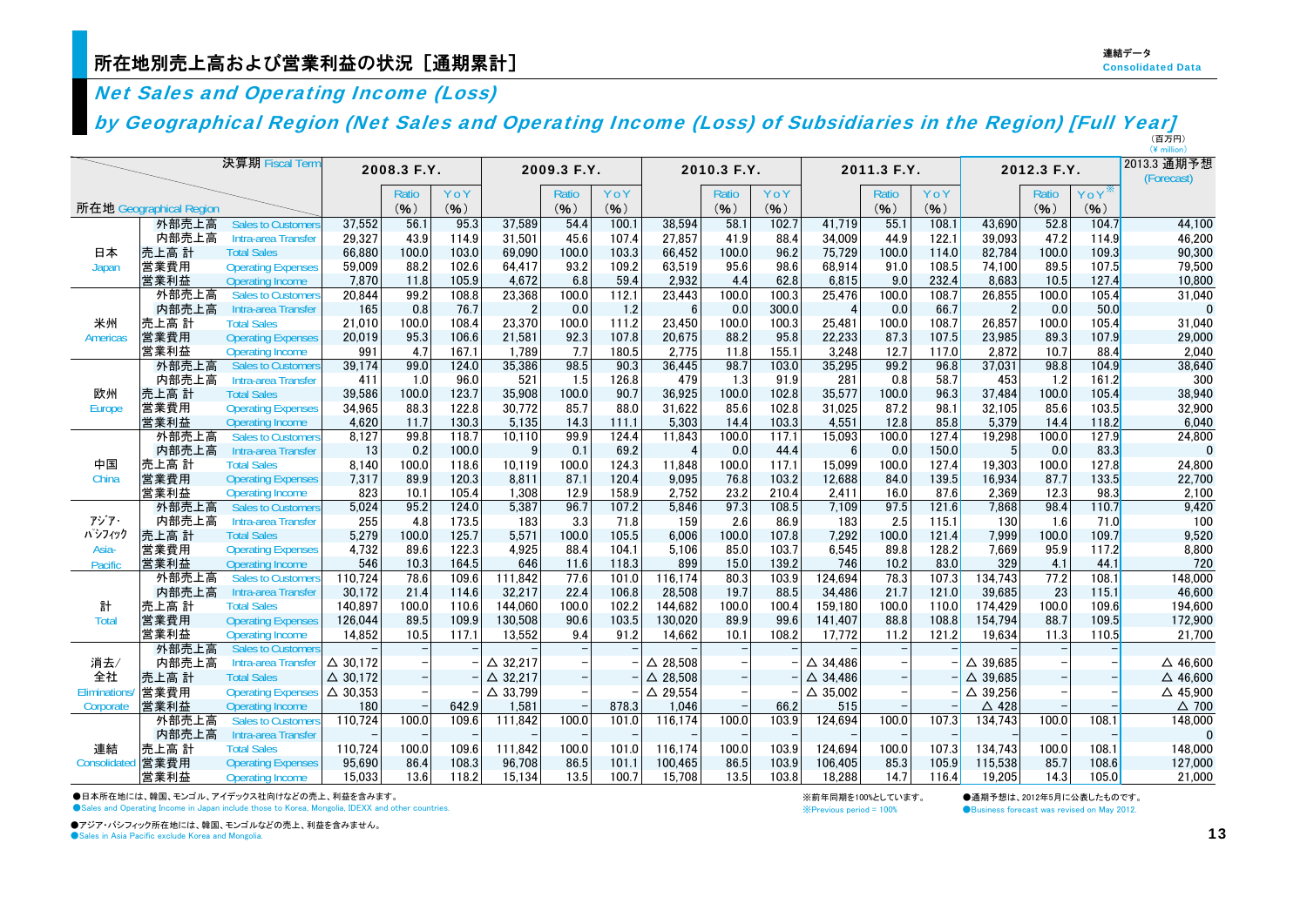### 単独データ Non-Consolidated Data

### 主要単独財務指標 [通期累計]

### Non-Consolidated Financial Summary [Full Year]

| 項目 Item       |                                                          |       | 決算期 Fiscal Term | 2008.3 F.Y.             | 2009.3 F.Y.             | 2010.3 F.Y.             | 2011.3 F.Y.             | 2012.3 F.Y.          |
|---------------|----------------------------------------------------------|-------|-----------------|-------------------------|-------------------------|-------------------------|-------------------------|----------------------|
| 売上高           | <b>Net Sales</b>                                         | (百万円) | $(*$ million)   | 65.518                  | 67.898                  | 65.406                  | 74.460                  | 81.590               |
| 営業利益          | <b>Operating Income</b>                                  | (百万円) | $(*$ million)   | 7.178                   | 3.790                   | 1.931                   | 5.573                   | 7.630 <mark>1</mark> |
| 経常利益          | Ordinary Income                                          | (百万円) | $(*)$ million)  | 9.103                   | 5,765                   | 5.700                   | 8.535                   | 10,515               |
| 当期純利益         | Net Income                                               | (百万円) | $(*$ million)   | 5.610                   | 3.482                   | 4.146                   | 6.543                   | 7.433                |
| 1株当たり配当金      | Cash Divdends per Share                                  | (円)   | $(\c{4})$       | 48.00                   | 50.00                   | 56.00                   | 60.00                   | 34.00                |
| <うち1株当たり中間配当> | <interim cash="" dividends="" per="" share=""></interim> |       |                 | $\langle 20.00 \rangle$ | $\langle 24.00 \rangle$ | $\langle 25.00 \rangle$ | $\langle 28.00 \rangle$ | $<$ 15.00 $>$        |
| 1株当たり当期純利益    | Net Income per Share                                     | (円)   | $(\ddot{(*)}$   | 109.94                  | 68.10                   | 81.00                   | 127.50                  | 72.34                |
| 自己資本当期純利益率    | Return on Equity [ROE]                                   | (96)  |                 | 8.0 <sub>1</sub>        | 4.8                     | 5.6                     | 8.4                     | 9.1                  |
| 売上総利益率        | <b>Gross Profit per Net Sales</b>                        | (9/6) |                 | 54.3                    | 52.9                    | 53.3                    | 53.3                    | 53.6                 |
| 売上高経常利益率      | Ordinary Income per Net Sales                            | (96)  |                 | 13.9                    | 8.5                     | 8.8                     | 11.5                    | 12.9                 |
| 売上高当期純利益率     | Net Income per Net Sales                                 | (96)  |                 | 8.6                     | 5.1                     | 6.3                     | 8.8                     | 9.1                  |

| 項目 Item  |                              |       | 決算期 Fiscal Term   | 2008.3 F.Y. | 2009.3 F.Y. | 2010.3 F.Y. | 2011.3 F.Y. | 2012.3 F.Y.       |
|----------|------------------------------|-------|-------------------|-------------|-------------|-------------|-------------|-------------------|
| 資本金      | <b>Capital Stock</b>         | (百万円) | $(*)$ million)    | 8.651       | 8.685       | 8.824       | 9.041       | 9.187             |
| 発行済株式数   | Number of Shares Issued      | (千株)  | (thousand shares) | 51,203.1    | 51.243.5    | 51.353.7    | 51.461.8    | 103,027.0         |
| 純資産      | <b>Net Assets</b>            | (百万円) | $(*)$ million)    | 73.239      | 74.101      | 76.294      | 80.058      | 84.788            |
| 総資産      | <b>Total Assets</b>          | (百万円) | $(*)$ million)    | 96,232      | 98,822      | 97,925      | 103,385     | 110.784           |
| 有利子負債    | Interest-bearing Liabilities | (百万円) | $(*)$ million)    | 2,337       | 6.841       | 2.879       | 2.744       | 2.898             |
| 自己資本比率   | <b>Equity Ratio</b>          | (96)  |                   | 75.9        | 74.4        | 77.2        | 76.9I       | 76.0              |
| 1株当たり純資産 | Net Assets per Share         | (円)   | (¥)               | 428.42. ا   | 1.437.53    | 1.475.55    | 1.547.28    | 819.40            |
| 従業員数     | <b>Number of Employees</b>   |       |                   | 310.ا       | 1.456       | .614        | 1,656       | l.785 $^{\prime}$ |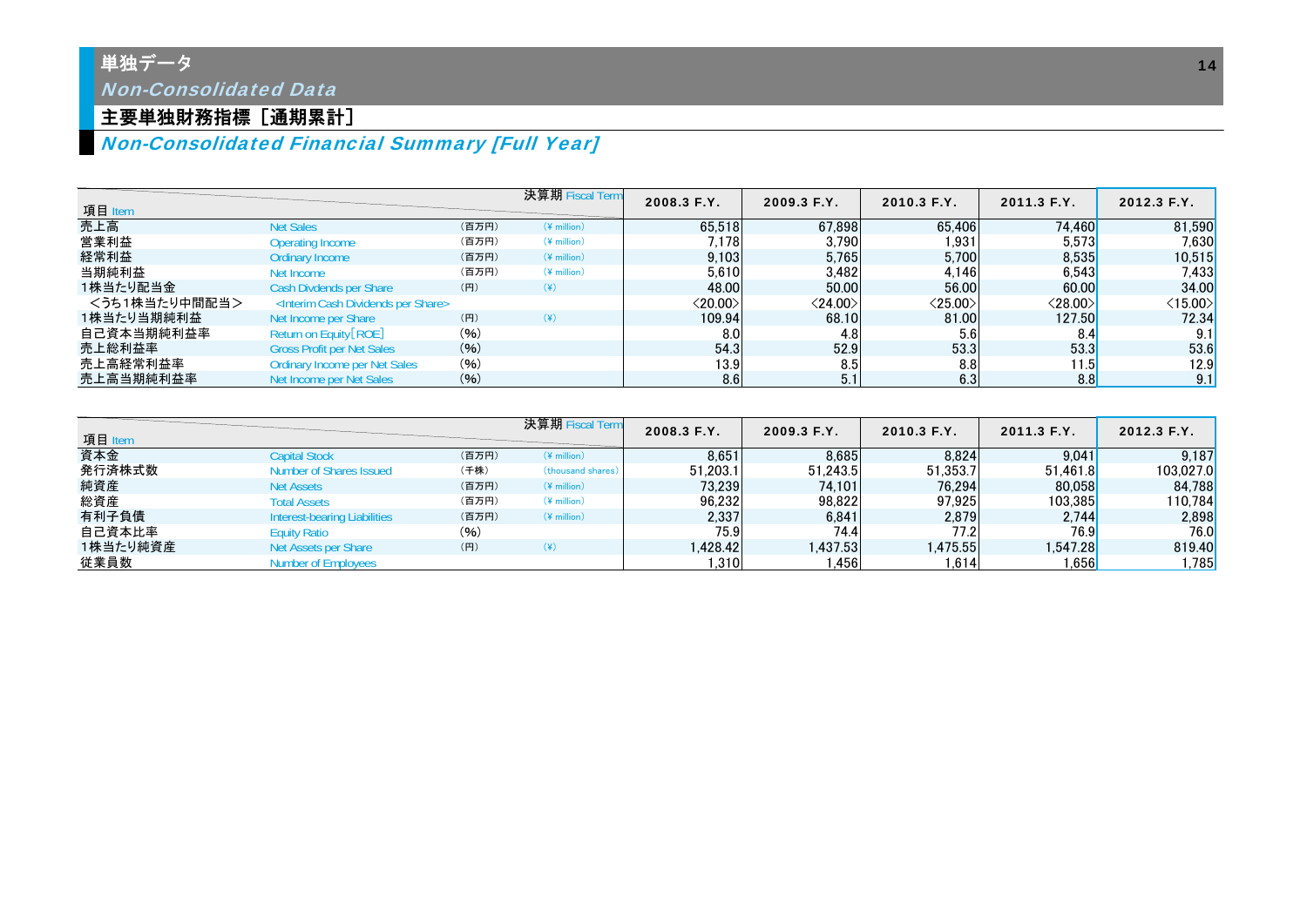### 関連データ Associated Data

### 株式情報

Stock Information

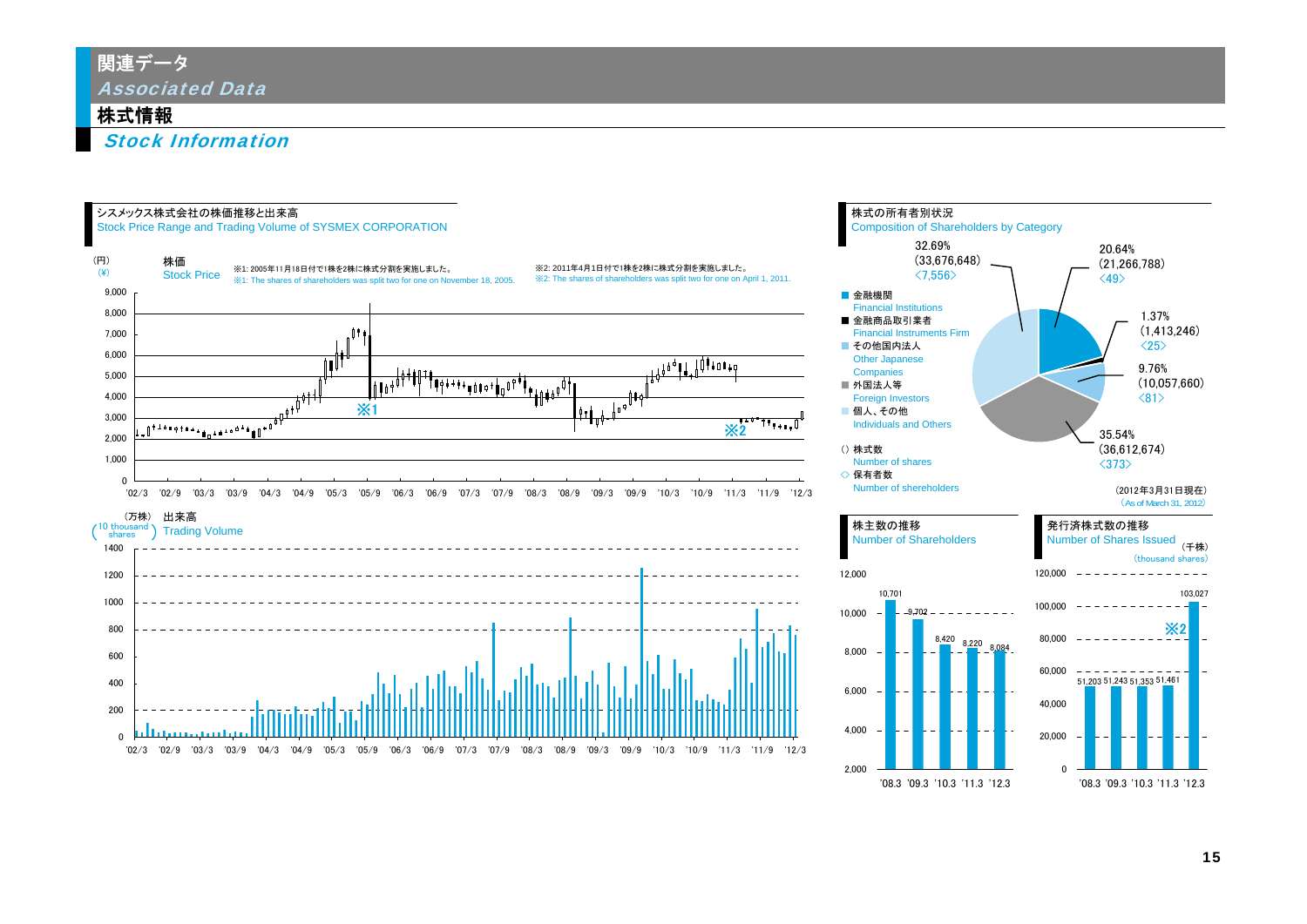| シスメックス株式会社<br><b>Sysmex Corporation</b>                                                                                            |                                                                                                                                       |                                        |                                                                                                                                                              |                                                                                                | 臨床検査機器、検査用試薬、粒子分析機器ならびに関連ソフト                                                                         |  |  |  |
|------------------------------------------------------------------------------------------------------------------------------------|---------------------------------------------------------------------------------------------------------------------------------------|----------------------------------------|--------------------------------------------------------------------------------------------------------------------------------------------------------------|------------------------------------------------------------------------------------------------|------------------------------------------------------------------------------------------------------|--|--|--|
| 本社所在地<br>神戸市中央区脇浜海岸通1丁目5番1号<br><b>Address of Head Office</b><br>1-5-1, Wakinohama-Kaigandori, Chuo-ku, Kobe, Hyogo 651-0073, Japan |                                                                                                                                       | 主な事業内容<br><b>Main Line of Business</b> | ウェアなどの開発・製造・販売・輸出入<br>Development, manufacture, sales, import and export of diagnostics<br>instruments and reagents, particleanalyzers, and related software |                                                                                                |                                                                                                      |  |  |  |
| 電話番号 Telephone<br>F A X Facsimile                                                                                                  | (078) 265-0500 (代表)<br>$(078)$ 265-0524                                                                                               |                                        |                                                                                                                                                              |                                                                                                |                                                                                                      |  |  |  |
| 設立年月日<br>Date of Establishment                                                                                                     | 昭和43年2月20日<br><b>February 20, 1968</b>                                                                                                | 主な販売先<br><b>Customers</b>              |                                                                                                                                                              | 国立病院、一般病院、大学、研究所、その他医療機関<br>institutions, universities, and research institutes                | National and public hospitals, general hospitals, and other medical                                  |  |  |  |
| 資金<br>Paid-in Capital                                                                                                              | (千円)<br>9, 187, 319<br>$(Y$ thousand)                                                                                                 |                                        | 本社                                                                                                                                                           | 東京支社/東京支店                                                                                      | 千葉営業所                                                                                                |  |  |  |
| 従業員数<br><b>Number of Employees</b>                                                                                                 | 1,785名<br>(単独/Non-Consolidated)<br>4.596名 (連結/Consolidated)<br>※嘱託及びパートタイマーは含んでおりません。<br><b>X</b> : Non-Including part-time employees |                                        | <b>Head Office</b><br>ソリューションセンター<br><b>Solution Center</b><br>テクノパーク<br>Technopark                                                                          | <b>Tokyo Office/Tokyo Branch</b><br>名古屋支店<br>Nagoya Office<br>大阪支店<br>Osaka Office             | <b>Chiba Sales Office</b><br>静岡営業所<br><b>Shizuoka Sales Office</b><br>金沢営業所<br>Kanazawa Sales Office |  |  |  |
|                                                                                                                                    | 従業員平均年齢<br>$39.0$ 才<br>従業員平均勤続年数<br>10.6年                                                                                             |                                        | 加古川工場<br><b>Kakogawa Factory</b><br>仙台支店                                                                                                                     | 広島支店<br><b>HiroshimaOffice</b><br>福岡支店                                                         | 京都営業所<br><b>Kyoto Sales Office</b><br>神戸営業所                                                          |  |  |  |
| 発行済株式総数<br>Number of Shares Issued                                                                                                 | 103,027千株<br>(thousand shares)                                                                                                        | 事業所<br><b>Offices</b>                  | Sendai Office<br>北関東支店<br>Kita Kanto Office                                                                                                                  | Fukuoka Office<br>札幌営業所<br><b>Sapporo Sales Office</b><br>盛岡営業所<br><b>Morioka Sales Office</b> | Kobe Sales Office<br>高松営業所<br><b>Takamatsu Sales Office</b><br>岡山営業所                                 |  |  |  |
| 決算期<br><b>Settlement Day</b>                                                                                                       | 3月31日<br>March 31                                                                                                                     |                                        |                                                                                                                                                              | 長野営業所<br>Nagano Sales Office                                                                   | Okayama Sales Office<br>鹿児島営業所<br>Kagoshima Sales Office                                             |  |  |  |
| 上場市場<br><b>Stock Listings</b>                                                                                                      | 東京証券取引所 市場第一部<br><b>Tokyo Stock Exchange, First Section</b><br>大阪証券取引所 市場第一部<br><b>Osaka Securities Exchange, First Section</b>       |                                        |                                                                                                                                                              | 新潟営業所<br>Niigata Sales Office                                                                  | 首都圏サービスセンター<br>Metropolitan Area Service Center                                                      |  |  |  |
| 証券コードNo.                                                                                                                           | 6869                                                                                                                                  |                                        |                                                                                                                                                              |                                                                                                |                                                                                                      |  |  |  |

Stock Exchange Code Number

※2011年4月1日付で1株を2株に株式分割を実施しました。 ※The shares of shareholders was split two for one on April 1st, 2011.

(2012年3月31日現在) (As of March 31,2012)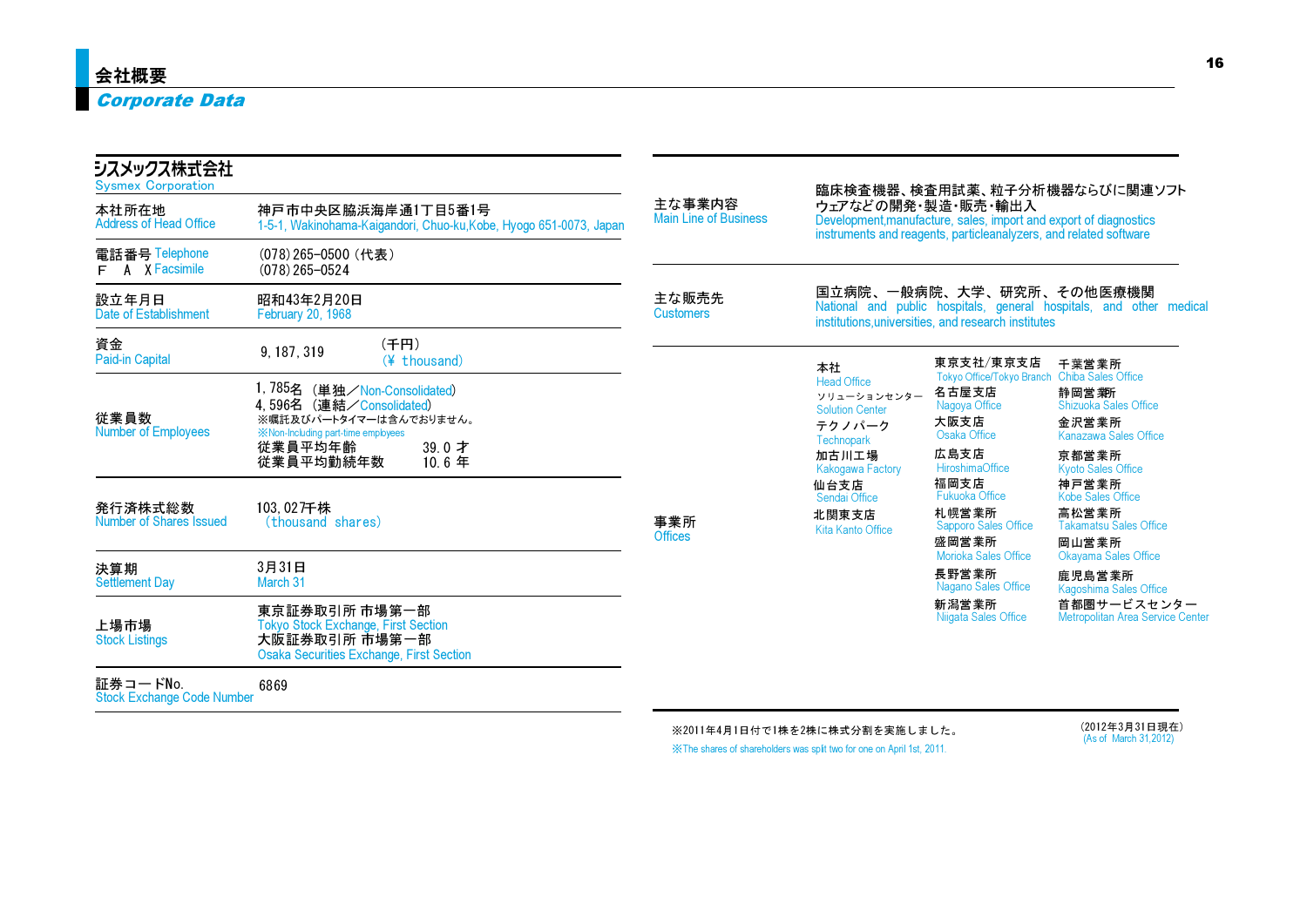## <mark>連結子会社および関連会社</mark><br>■ *Consolidated Subsidiaries and Affiliates*

|                                             |                                            |          |                     | (2012年3月31日現在)<br>(As of March 31, 2012)        |
|---------------------------------------------|--------------------------------------------|----------|---------------------|-------------------------------------------------|
| 会社名<br><b>Corporate Name</b>                |                                            |          | 所在地<br>Location     | グループ出資比率<br><b>Equity Qwnership by</b><br>Group |
| シスメックス国際試薬株式会社                              | Sysmex International Reagents Co., Ltd.    | 日本       | Japan               | 100                                             |
| シスメックスRA株式会社                                | Sysmex RA Co., Ltd.                        | 日本       | Japan               | 100                                             |
| シスメックスメディカ株式会社                              | Sysmex Medica Co., Ltd.                    | 日本       | <b>Japan</b>        | 100                                             |
| シスメックスTMC株式会社                               | Sysmex TMC Co., Ltd.                       | 日本       | Japan               | 100                                             |
| シスメックスCNA株式会社                               | Sysmex CNA Co., Ltd.                       | 日本       | Japan               | 100                                             |
| シスメックス物流株式会社                                | Sysmex Logistics Co., Ltd.                 | 日本       | Japan               | 100                                             |
| シスメックス・ビオメリュー株式会社*                          | Sysmex bioMérieux Co., Ltd.*               | 日本       | Japan               | 34                                              |
| Sysmex America, Inc.                        |                                            | 米国       | U.S.A.              | 100                                             |
| Sysmex Reagents America, Inc.               |                                            | :米国      | U.S.A.              | 100                                             |
| Sysmex Canada, Inc.                         |                                            | カナダ      | Canada              | 100                                             |
| Sysmex do Brasil Industria e Comercio Ltda. |                                            | ブラジル     | <b>Brazil</b>       | 100                                             |
| Sysmex Europe GmbH                          |                                            | ドイツ      | Germany             | 100                                             |
| Sysmex Deutschland GmbH                     |                                            | ドイツ      | Germany             | 100                                             |
| <b>Sysmex UK Limited</b>                    |                                            | :英国      | U.K.                | 100                                             |
| Sysmex France S.A.S.                        |                                            | フランス     | France              | 100                                             |
| Sysmex Espana S.L.                          |                                            | スペイン     | <b>Spain</b>        | 100                                             |
| Sysmex Polska Sp.z o.o.                     |                                            | ポーランド    | Poland              | 100                                             |
| Sysmex Middle East FZ-LLC                   |                                            | アラブ首長国連邦 | <b>UAE</b>          | 100                                             |
| Sysmex South Africa (Pty) Ltd.              |                                            | 南アフリカ    | <b>South Africa</b> | 100                                             |
| 他13社                                        |                                            |          |                     |                                                 |
| 希森美康医用電子(上海)有限公司                            | Sysmex Shanghai Ltd.                       | 中国       | China               | 100                                             |
| 済南希森美康医用電子有限公司                              | Jinan Sysmex Medical Electronics Co., Ltd. | - 中国     | China               | 100                                             |
| 希森美康香港有限公司                                  | <b>Sysmex Hong Kong Limited</b>            | 中国       | China               | 100                                             |
| 希森美康生物科技(無錫)有限公司                            | Sysmex Wuxi Co., Ltd.                      | 中国       | China               | 100                                             |
| Sysmex Asia Pacific Pte Ltd.                |                                            | シンガポール   | Singapore           | 100                                             |
| Sysmex (Malaysia) Sdn Bhd                   |                                            | マレーシア    | Malaysia            | 100                                             |
| Sysmex (Thailand) Co., Ltd.                 |                                            | ・タイ      | <b>Thailand</b>     | 100                                             |
| PT. Sysmex Indnesia                         |                                            | インドネシア   | Indonesia           | 100                                             |
| Sysmex Vietnam Company Limited              |                                            | ベトナム     | Vietnam             | 100                                             |
| Sysmex Transasia Services Pvt. Ltd.         |                                            | インド      | India               | 51                                              |
| Sysmex TAIWAN Co., Ltd.                     |                                            | :台湾      | <b>Taiwan</b>       | 100                                             |
| Sysmex New Zealand Limited<br>他2社           |                                            | ニュージーランド | <b>New Zealand</b>  | 100                                             |